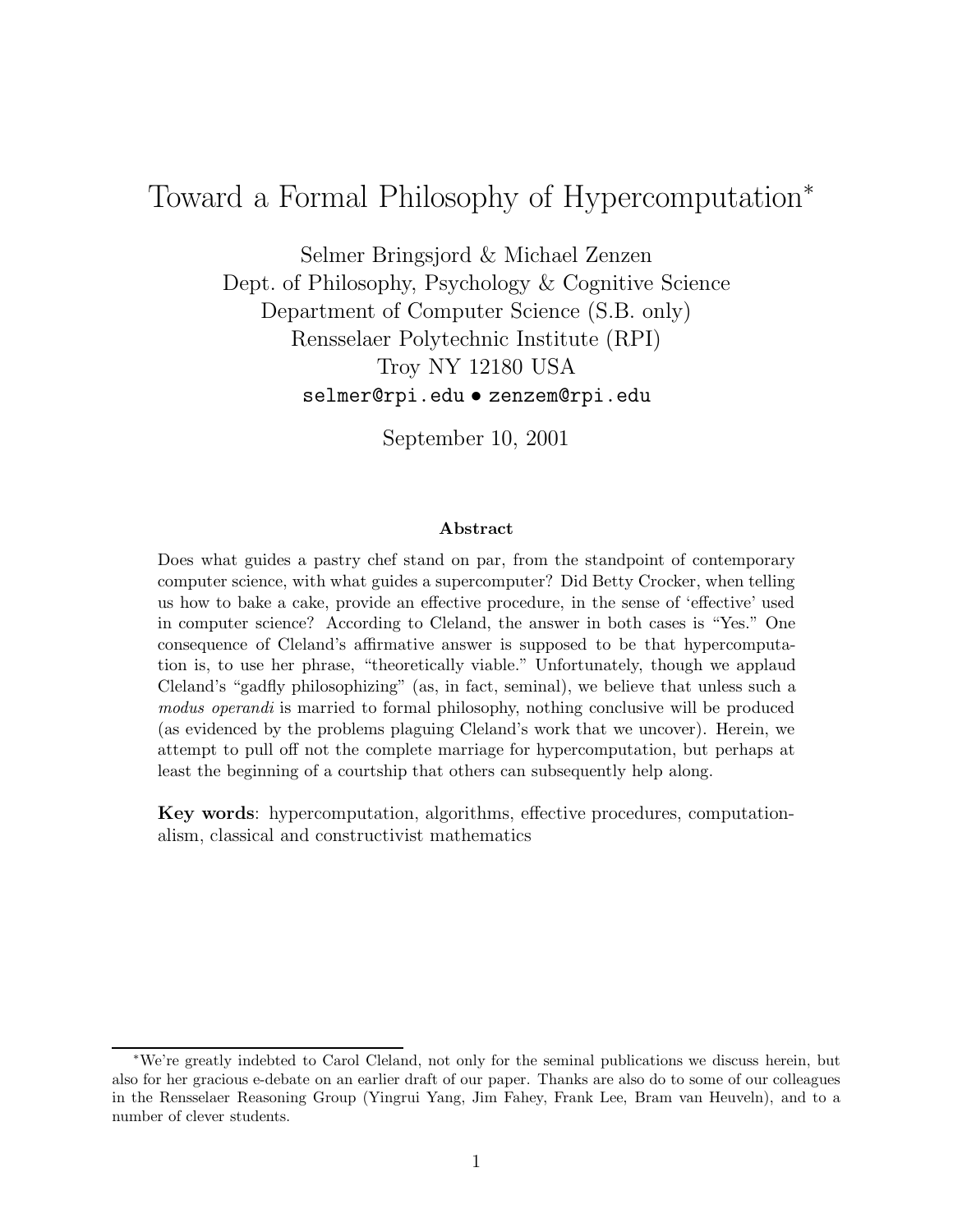# **Contents**

| 1               | Introduction<br>A Primer on Hypercomputation                                                                                                                                                                                      |                                             |  |  |
|-----------------|-----------------------------------------------------------------------------------------------------------------------------------------------------------------------------------------------------------------------------------|---------------------------------------------|--|--|
| $\overline{2}$  |                                                                                                                                                                                                                                   |                                             |  |  |
| 3               | Toward Identifying the Central Issues<br>3.1<br>3.2<br>3.3                                                                                                                                                                        | 6<br>$6\phantom{.}6$<br>$\overline{7}$<br>8 |  |  |
|                 | "Strong" AI, "Weak" AI, and the Supermind Doctrine $\dots \dots \dots$<br>3.4                                                                                                                                                     | 8                                           |  |  |
| $\overline{4}$  | Some Problems With Cleland's Schemes<br>On Cleland's Account, the Halting Problem Appears Effectively Computable<br>4.1<br>Quotidian Procedures <i>Are</i> Hopelessly Imprecise $\ldots \ldots \ldots \ldots \ldots$<br>4.2       | 10<br>10<br>10                              |  |  |
| $5\overline{)}$ | Arguments Against The Conscious Harnessability of Hypercomputation<br>5.1<br>5.2<br>5.2.1<br>The Argument From the Absence of Candidates<br>5.2.2<br>The Argument From Turing Machines and Oracles as Strange Bedfellows<br>5.2.3 | 11<br>11<br>12<br>12<br>13<br>13            |  |  |
| 6               | Dialectic — To a Point<br>More on Brainless Waffles<br>6.1<br>6.2<br>Classical vs. Constructivist Mathematics<br>6.2.1                                                                                                            | 14<br>14<br>15<br>15                        |  |  |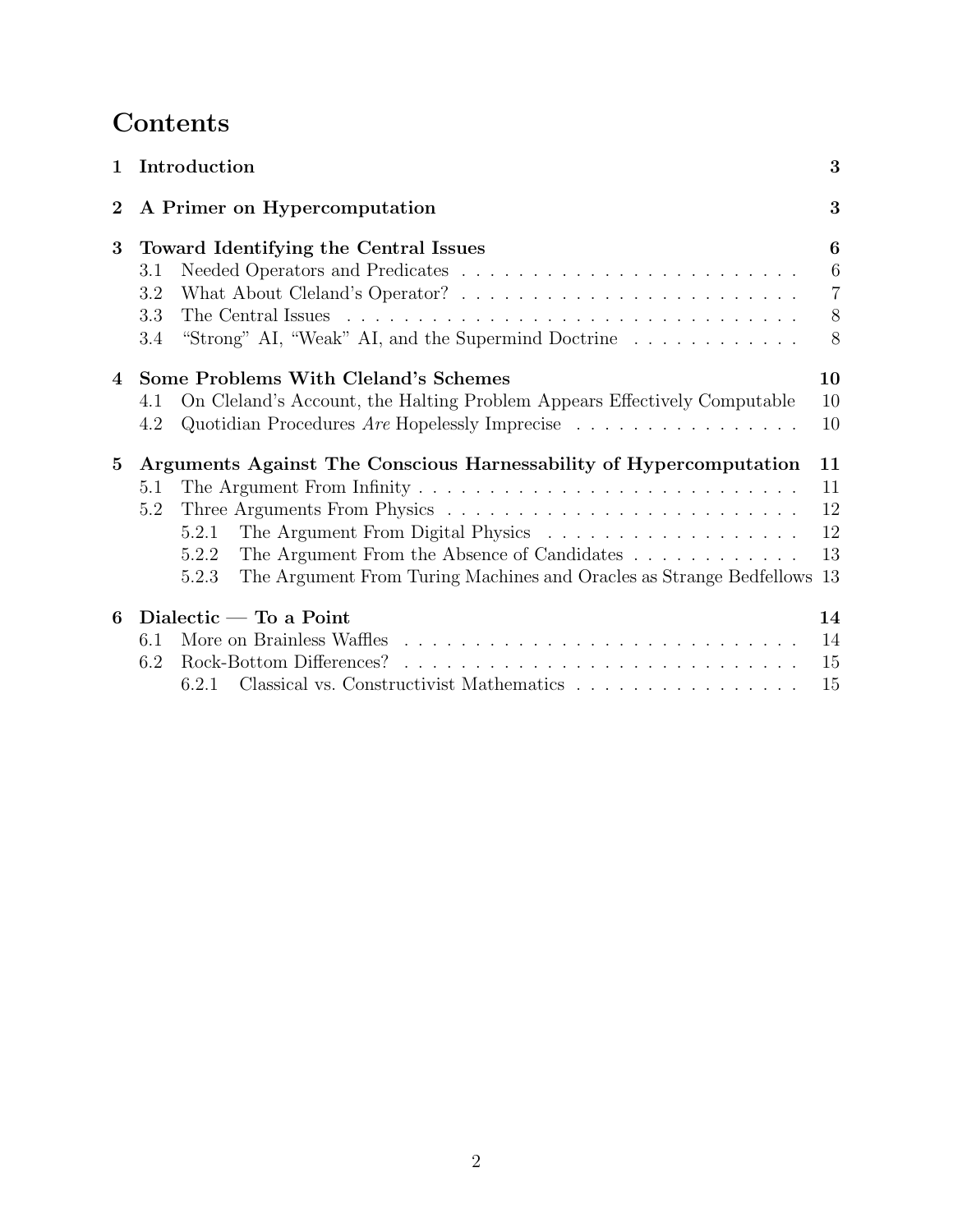## **1 Introduction**

First-rate philosophy can be profoundly irritating, especially to non-philosophers. Socrates showed us that, and thereby inaugurated a tradition Cleland, perhaps unwittingly, follows to the letter. She starts with innocent inquiry, pushes and probes, makes some seemingly innocuous inferences ... and boom! — suddenly she has shown that what scientists and engineers take for granted shouldn't be taken for granted. Does what guides a pastry chef stand on par, from the standpoint of contemporary computer science, with what guides a supercomputer? Did Betty Crocker, when telling us how to bake a cake, provide an effective procedure, in the sense of 'effective' used in computer science? According to Cleland, the answer in both cases is "Yes." One consequence of Cleland's affirmative answer is supposed to be that hypercomputation is, to use her phrase, "theoretically viable." Unfortunately, though we applaud Cleland's "gadfly philosophizing" (as, in fact, seminal), we believe that unless such a *modus operandi* is married to formal philosophy, nothing conclusive will be produced (as evidenced by problems we uncover). Herein, we attempt to pull off not the complete marriage for hypercomputation, but perhaps at least the beginning of a courtship that others can subsequently help along.

The plan of the paper is as follows. In the next section, 2, we provide a primer on hypercomputation — without which, from our standpoint, philosophizing about this phenomenon is guaranteed to be unproductive. In section 3 we introduce a simple scheme that allows the key issues to be set out in clearer fashion than they are in Cleland's work to this point. In section 4 we share some of the worries we have about Cleland's position from the perspective of formal philosophy. In section 5, we present encapsulated arguments for our own positions on one of the — arguably the — key issues identified in section 2. Finally, in section 6, we discuss some of the points Cleland has made in personal communication about an earlier draft of this paper. It will turn out that there are probably rock-bottom differences between Cleland and us — differences that are rarely brought out in the open when computation and the mind are discussed.

## **2 A Primer on Hypercomputation**

The story (at least the contemporary version) begins with Turing, who in his dissertation (Turing 1938 1939) pondered the possibility of so-called oracle machines. These machines are architecturally identical to Turing machines, but are assumed to be augmented with an oracle which, upon being consulted about a Turing machine  $m$  and input i, returns a correct verdict as to whether  $m$  halts on  $i$ . Oracle machines are part of the canon of computer science today.<sup>1</sup> For example, here's a quote from a recently updated classic textbook on computability and uncomputability:

Once one gets used to the fact that there are explicit problems, such as the halting problem, that have no algorithmic solution, one is led to consider questions such as the following:

<sup>&</sup>lt;sup>1</sup>We therefore find it exceedingly peculiar that at the outset of her "Effective Procedures and Causal" Processes" Cleland tells us that the "received view" is that hypercomputation is not possible. Hypercomputation, as shown momentarily, is agreed to be, in many senses, "theoretically viable."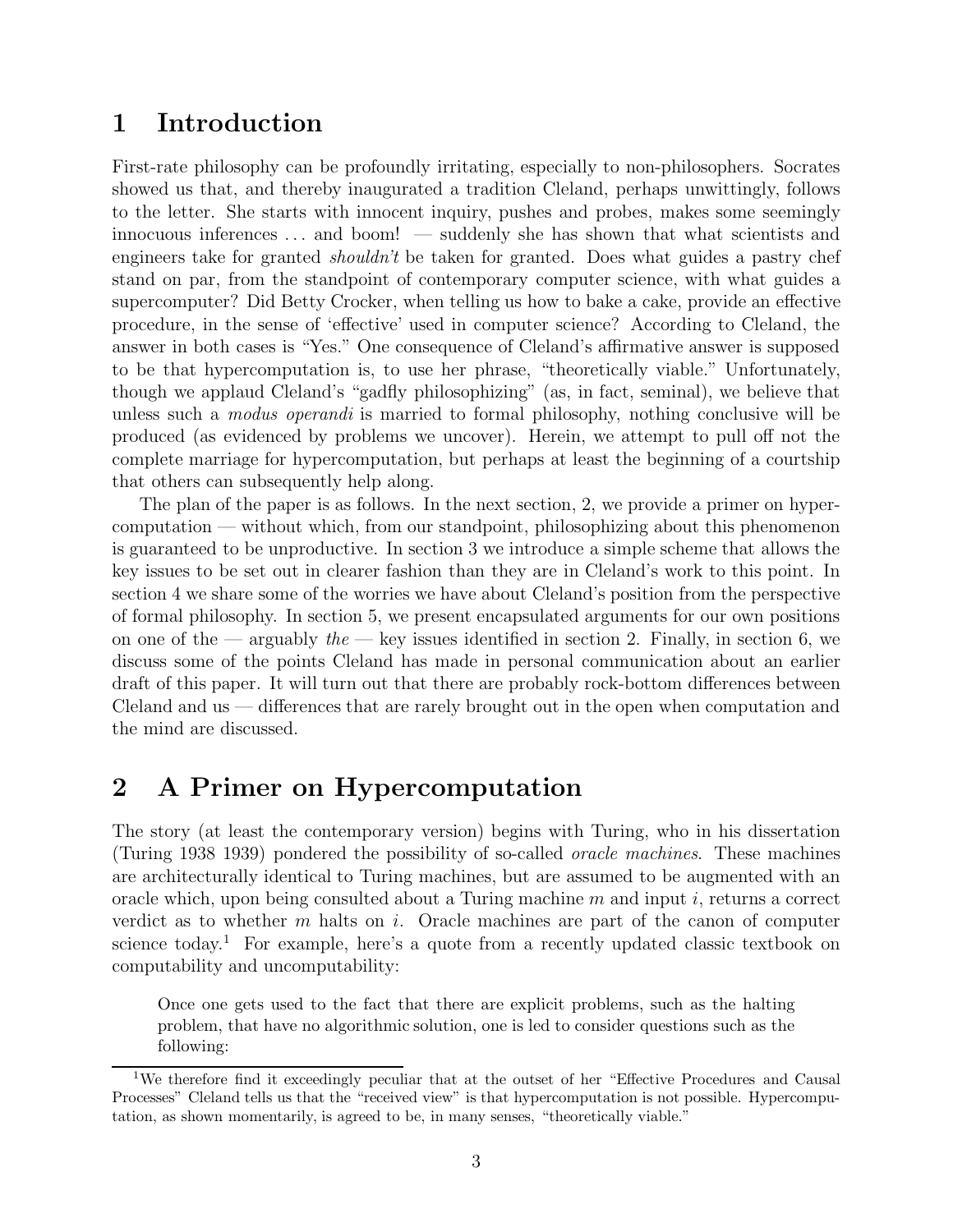Suppose we were given a "black box" or, as one says, an *oracle*, which can tell us whether a given Turing machine with given input eventually halts. Then it is natural to consider a kind of program that is allowed to ask questions of our oracle and to use the answers in its further computation  $\dots$  (Davis, Sigal & Weyuker 1994, p. 197)

How do Davis et al. transform this figurative scheme into a mathematically respectable one? To answer this question, note that instead of Turing machines, Davis et al. use an equivalent programming language  $\mathcal{L}$ , the programs of which are composed of lists of statements with optional labels.  $\mathcal L$  allows for three types of statements: adding one to a variable  $V$  ( $V \leftarrow V+1$ ), subtracting one from a variable  $V$  ( $V \leftarrow V-1$ ), and moving by a conditional to a line labeled with L in a program (IF  $V \neq 0$  GOTO L). With just these three statements it's possible to write a program that computes every Turing-computable function. Traditionally, to make it easier to see this, "macros"  $V \leftarrow V'$  and GOTO L are allowed. The first macro moves the contents of variable  $V'$  to variable  $V$ ; the second is an unconditional branch that moves the active line to the one with label  $L$ ; both macros can be easily decomposed into a program written with only the three fundamental statements. (Readers new to this material are encouraged to carry out the decomposition.) As an example of an excruciatingly simple program in  $\mathcal{L}$ , consider a program that computes the function  $f(x_1, x_2) = x_1 + x_2$ :

$$
Y \leftarrow X_1
$$
  
\n
$$
Z \leftarrow X_2
$$
  
\n
$$
[B]
$$
 IF  $Z \neq 0$  GOTO A  
\nGOTO E  
\n
$$
[A]
$$
  
\n
$$
Z \leftarrow Z - 1
$$
  
\n
$$
Y \leftarrow Y + 1
$$
  
\nGOTO B

At this point we're in position to see how Davis et al. formalize oracles. The trick is simply to allow a new statement (an *oracle statement*) of the form

$$
V \leftarrow O(V)
$$

into the syntax of  $\mathcal{L}$ : "We now let G be some partial function on **N** [the natural numbers] with values in  $\mathbb{N}$ , and we shall think of G as an oracle" (Davis et al. 1994, p. 198). So if the value of variable  $V$  is  $m$  before an oracle statement is encountered, when the statement is then reached, the value of V changes to  $G(m)$  (assuming that G is defined for this argument). As should be plain, there is absolutely no sense in which  $G$  is computed.  $G$  is just a placeholder for what at this point is nothing less than magic. In connection, specifically, with the halting problem, where  $m_1, m_2, \ldots$  enumerates all Turing machines, the function

$$
h(m, n) = \begin{cases} 1 & \text{if } m_m \text{ halts with input } n \\ 0 & \text{otherwise} \end{cases}
$$

can be "solved" by a program in  $\mathcal L$  in which an encoding u of m and n is given as an argument to G.

<sup>&</sup>lt;sup>2</sup>Note that a conditional or unconditional branch that directs flow to a label not present in the program causes halting. In the program here, then, the label  $E$  can be read as "exit."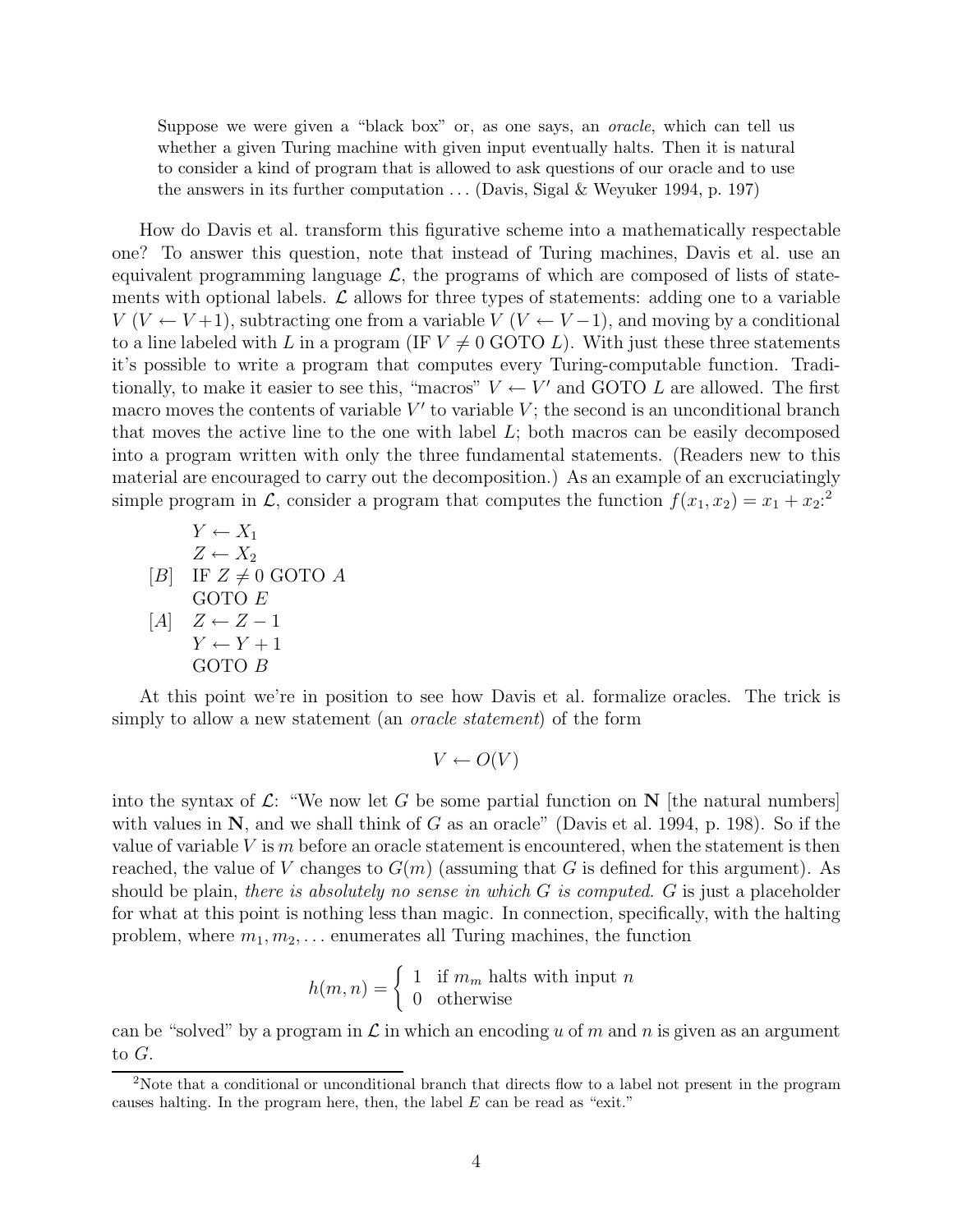Unfortunately, this leaves the *nature* of oracles completely out of the picture. They are, to say it again, simply magical; all that matters is that they return verdicts that can be used by Turing machines (and their equivalents). The idea so far, logico-mathematically speaking, is to set up a scheme for investigating relative computability; and in such a scheme, how oracles do their thing is wholly irrelevant. For Cleland and the two of us, and other philosophers interested in hypercomputation, this situation is unacceptable. What is an oracle? How does it pull off these amazing feats? Fortunately, there are answers: A number of logico-mathematical devices have been specified to explain how an oracle can accomplish its amazing work. In fact, just as there are an infinite number of mathematical devices equivalent to Turing machines (machines running programs from the language  $\mathcal L$  visited above, Register machines, the  $\lambda$ -calculus, abaci, ...; these are all discussed in the context of an attempt to define computation in Bringsjord 1994), there are an infinite number of devices beyond the Turing Limit. As you might also guess, a small proper subset of these devices dominate the literature. In fact, three kinds of hypercomputational devices — analog chaotic neural nets, trial-and-error machines, and Zeus machines — are generally featured in the literature. In the interests of reaching a wider audience, we discuss only the latter two devices here.<sup>3</sup>

Trial-and-error machines have their roots in a paper by Hilary Putnam (1965), and one by Mark Gold (1965); both appeared in the same rather famous volume and issue of the *Journal* of Symbolic Logic. So what are trial-and-error machines? Well, they have the architecture of Turing machines (read/write heads, tapes, a fixed and finite number of internal states), but produce output "in the limit" rather than giving one particular output and then halting. Here is a trial-and-error machine  $M$  that solves the halting problem. Take some arbitrary Turing machine m with input u; let  $n^{m,u}$  be the Gödel number of the pair m, u; place  $n^{m,u}$ on  $\mathcal{M}$ 's tape. Now have  $\mathcal M$  print 0 immediately (recall the function  $h$ , defined above), and then have it simulate the operation of m on u. If  $M$  halts during the simulation, have it proceed to erase 0 in favor of 1, and then have it stop for good. It's as easy as that.4

Zeus machines (or "Weyl Machines" from (Weyl 1949); see also Bertrand Russell's (1936) discussion of the possibility of his embodying such devices) are based on the character Zeus, described by Boolos & Jeffrey (1989). Zeus is a superhuman creature who can enumerate **N** in a finite amount of time, in one second, in fact. He pulls this off by giving the first entry, 0, in  $\frac{1}{2}$  second, the second entry, 1, in  $\frac{1}{4}$  second, the third entry in  $\frac{1}{8}$  second, the fourth in  $\frac{1}{16}$  second, ..., so that, indeed, when a second is done he has completely enumerated the natural natural numbers. Obviously, it's easy to (formalize and then) adapt this scheme so as to produce a Zeus machine that can solve the halting problem: just imagine a machine which, when simulating an arbitrary Turing machine  $m$  operating on input  $u$ , does each step faster and faster ... (There are countably many Turing machines, and those that don't halt are

<sup>3</sup>Analog chaotic neural nets are characterized by Siegelmann & Sontag (1994). For cognoscenti, analog chaotic neural nets are allowed to have irrational numbers for coefficients. For the uninitiated, analog chaotic neural nets are perhaps best explained by the "analog shift map," explained in Siegelmann (1995), and summarized in (Bringsjord 1998). Analog Turing machines with hypercomputational power are presented in (Bringsjord 2001).

<sup>4</sup>For full exposition, along with arguments that human persons are trial-and-error machines, see (Kugel 1986), a seminal paper that situates trial-and-error machines nicely within both the formal context of the Arithmetic Hierarchy and the philosophical context of whether minds are computing machines.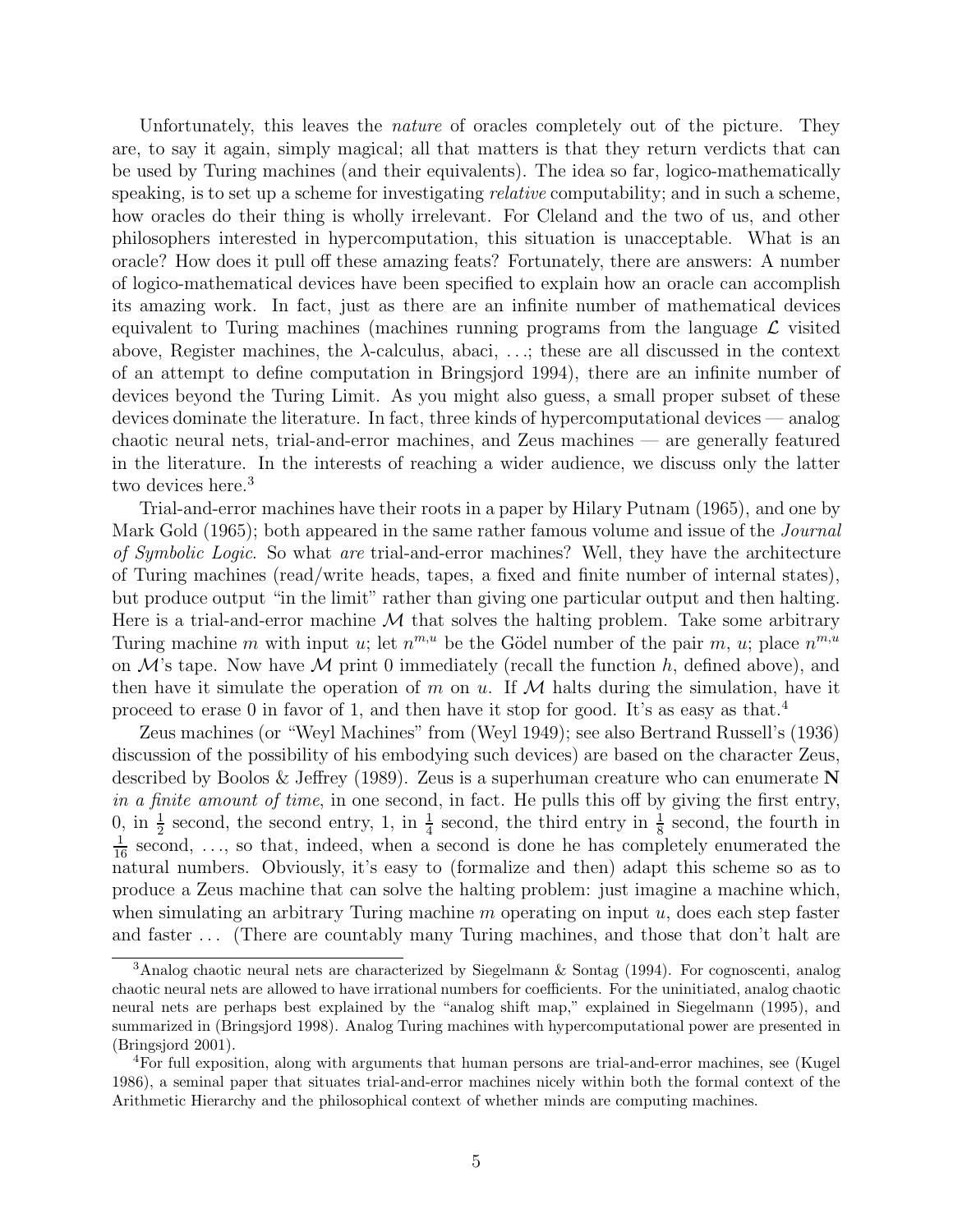trapped in an unending sequence of the same cardinality as **N**.) If, during this simulation, the Zeus machine finds that m halts on  $u$ , then a 1 is returned; otherwise 0 is given.

With this primer now digested, we're ready to identify the central issues arising from hypercomputation.

## **3 Toward Identifying the Central Issues**

Cleland tells us that "Effective Procedures and Causal Processes" is "a defense of the theoretical viability of the concept of hypercomputation" (p. 1). She tells us in the next sentence that the "received view" is that hypercomputation is not possible. But what does this mean? What is Cleland's objective, exactly? One (unlikely) possibility is that she means to show that hypercomputation is logically possible. Another is that she intends to show that hypercomputation is physically possible. Or perhaps she means to maintain that hypercomputation is somehow "humanly possible." Yet another option, seemingly consistent with her opening prose, is to understand her main thesis to be that hypercomputation is logically physically possible. There are in fact any number of defensible construals that could be laid on the table, and Cleland's writings provide insufficient clues as to which to pick.<sup>5</sup>

### **3.1 Needed Operators and Predicates**

In order to clarify the situation it's necessary to have on hand at least the bulk of the relevant operators and predicates. Accordingly, please see Table 1. The leftmost column in that table lists the three main modal operators tacitly invoked by Cleland's discussion of hypercomputation. The column "Computation Predicates" is based on the fact that computational information processing can be divided into three categories: processing that can be carried out by machines having less power than Turing machines (designated by the predicate  $F$ , which is intended to suggest finite state automata); processing that can be carried out by machines with the power of Turing machines and their equivalents  $(T)$ ; and, finally, processing that can be carried out by machines more powerful than Turing machines (O), for example, trial-and-error machines.

| Operators                          | <b>Computation Predicates</b>    | <b>Engineeringish Predicates</b>            | <b>Partitioned Domain</b>       |
|------------------------------------|----------------------------------|---------------------------------------------|---------------------------------|
| $\Diamond$ : logically possibly    | $F:$ FSA computation             | $\mathcal{H}^u$ : unconsciously harnessable | $m_1, m_2, \ldots$ mentations   |
| $\Diamond_n$ : physically possibly | $T$ : Turing machine computation | $\mathcal{H}^c$ : consciously harnessable   | $c_1, c_2, \ldots$ computations |
| $\Diamond_h$ : humanly possibly    | O: "Oracle" computation          | $\mathcal{A}$ : actualizable                | $p_1, p_2, \ldots$ persons      |

Table 1: Table 1: Relevant Operators and Predicates

The rightmost column, "Partitioned Domain," simply presents the core of a sorted calculus allowing us to conveniently refer to mentations, computations, and persons. Alternatively, we could introduce predicates to range over these sub-domains.

The column "Engineeringish Predicates" is a bit more tricky, and is at the heart of things. Consider a finite state automaton  $F_1$  designed to process strings over the alphabet A  $=\{a_1, a_2\}$ ; specifically,  $F_1$  is designed to accept the language  $L_1$  composed of those strings

<sup>&</sup>lt;sup>5</sup>But see section 3.2.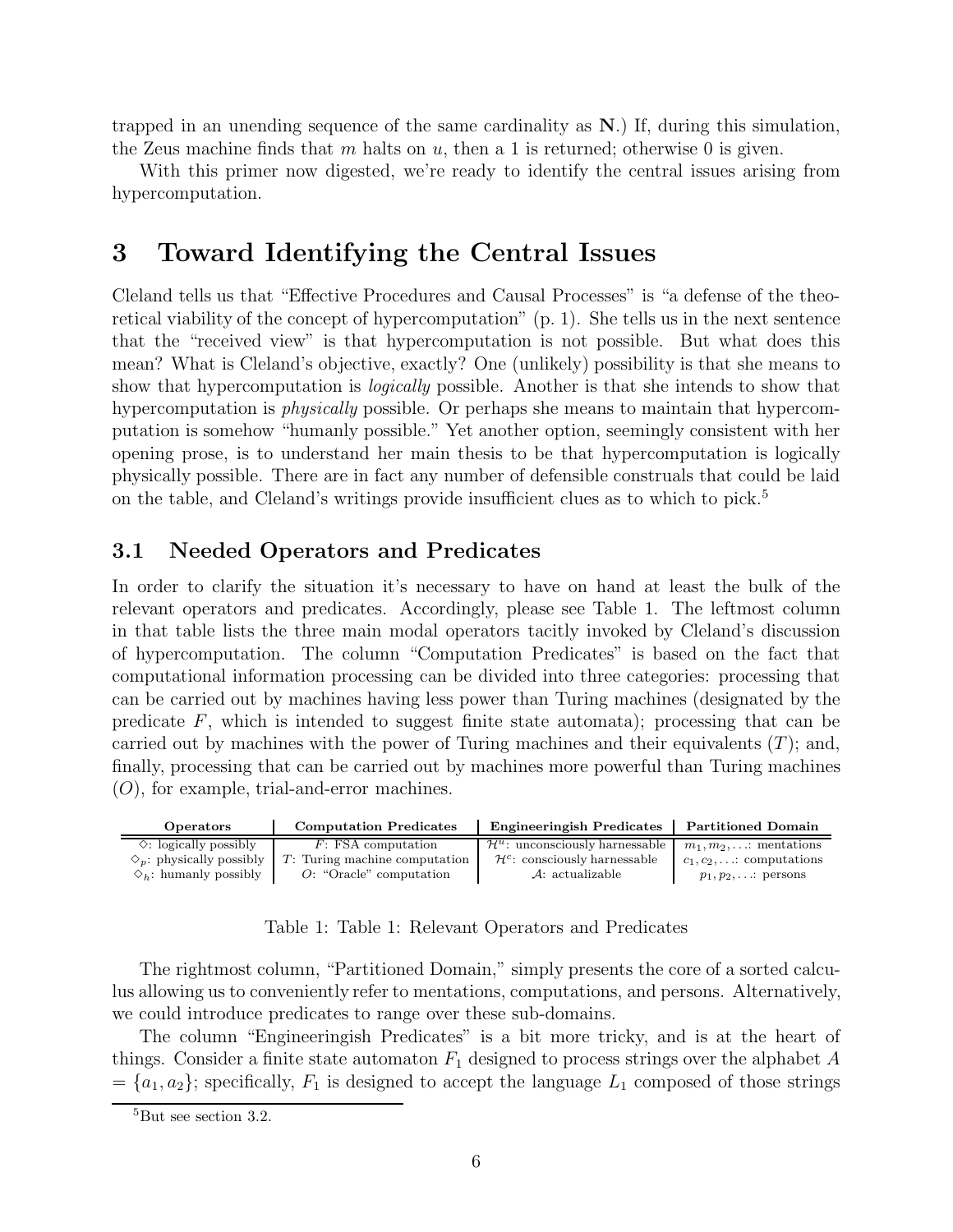having three consecutive  $a_1$ 's. Let c denote a computation carried out by  $F_1$ . Obviously, we could build a physical device to incarnate  $F_1$ ; this device could, say, be a toy railroad system whose track is divided into squares upon which either of the characters  $a_1$  or  $a_2$  can be written before  $F_1$  begins to operate. We thus say that  $F_1$  is *actualizable*; abbreviated:  $\mathcal{A}F_1$ . What about the two other predicate letters in the column in question? Well, suppose that we have actualized  $F_1$ , and suppose as well that we would like to investigate whether  $a_1a_1a_2a_2a_1a_1a_1 \in L_1$ . We say that  $F_1$  can be *harnessed* because we can use the automaton to divine the answer (which is of course that the string is a member of  $L_1$ ). More specifically, we say in this case that  $F_1$  can be *consciously* harnessed, because a human can formulate a plan that he or she deliberately follows in order to secure the answer. On the other hand, sometimes the solution to a problem just "pops into one's head" through a process that isn't accessible to conscious thought. In this case we say that the process is unconsciously harnessable. Overall, what we verified in the case of  $F_1$ , where  $O_1/O_2/\dots/O_n$  means that any one  $O_i$  of the operators can be selected, is that

(1)  $\Diamond_h / \Diamond_p / \Diamond \exists c (Fc \land \mathcal{A}c \land \mathcal{H}^c c).$ 

### **3.2 What About Cleland's Operator?**

In personal communication, Cleland has informed us that we are right that something like "logically physically possible" is her target. But only something like this operator: Cleland says she has in mind a different operator:

My real target is causal possibility, which is to be distinguished from physical possibility (which is traditionally construed in terms of the actual physical laws of our world). A world in which objects (with real valued mass) travel faster than light is physically impossible (assuming Einstein is right) but nonetheless causally possible (since Newton might have been right and his laws represent bona fide causal laws too). Thus, although the idea of "logically physically possible" is close, it is not quite right since some physical laws (functional laws) are not causal laws. (Cleland, personal communication, May 28, 2001)

This leaves us quite puzzled. The examples Cleland gives here are perfectly at home under "logically physically possible." Let  $w_{\alpha}$  be the actual world. That which is logically possible at  $w_{\alpha}$  is that which is true at worlds accessible from  $w_{\alpha}$ ; that is,  $\diamond A$  at  $w_{\alpha}$  iff A is true at some w such that  $w_{\alpha}Rw$ . If we restrict the accessibility relation in some way based on the laws of nature at  $w_{\alpha}$ , the standard route, then  $\Diamond_p A$  at  $w_{\alpha}$  iff A is true at some w such that  $w_{\alpha}R'w$ . To say

 $\diamondsuit \diamond_p A',$ 

where  $A'$  is some "Newtonian proposition," then seems to capture Cleland's Einstein/Newton example very nicely. Intuitively put, a Newtonian proposition is true at some world physically accessible from some world logically accessible from  $w_{\alpha}$ . We simply don't understand in the least Cleland's distinction between physical, functional, and causal laws. The distinction doesn't seem to relate to the example she gives, which, as we point out, is easily handled by standard logics. One would think that the notion of a causal law that is not a physical law would require that her operator "causally possible" not be reducible as it apparently is, given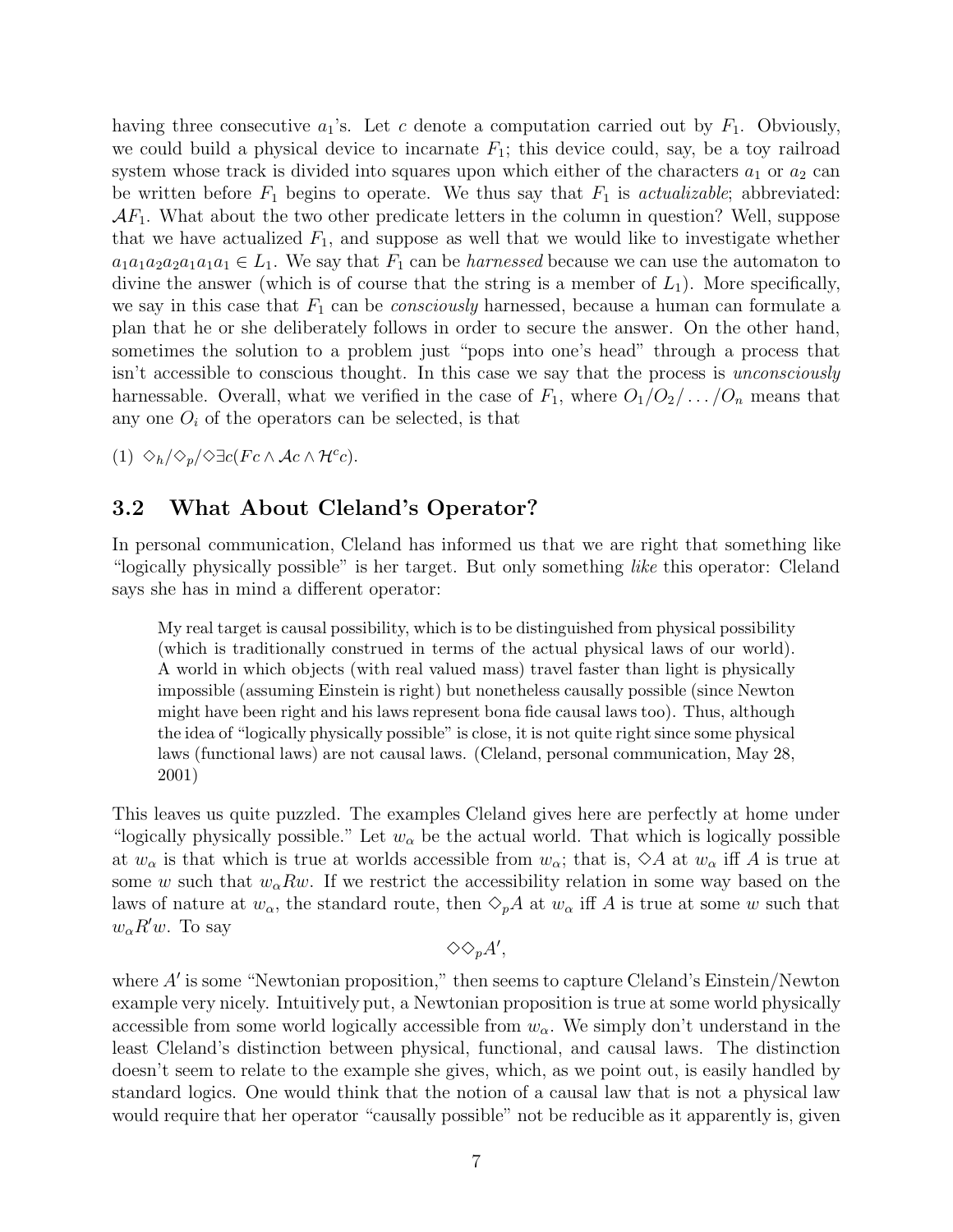her example. The bottom line is that we doubt very much that the standard formalisms for logical and physical possibility can't be easily used to capture what Cleland has in mind. And if we're wrong, then, with all due respect, we doubt very much that what Cleland has in mind is clear and rigorous enough to worry about (see the final section of this paper).

### **3.3 The Central Issues**

There are myriad propositions of great interest that can be expressed on the basis of Table 1, all of which will need to be investigated in a truly mature formal philosophy of hypercomputation. From our standpoint, what is interesting, and ultimately profitable, is to reflect upon patterns created by the various permutations of the machinery encapsulated in Table 1, and to then head to full-blown logics to capture these patterns, and their descendants. These new logics would of course inherit patterns from established intensional logics. For example, it's because we know that  $\Diamond_h \phi \to \Diamond_p \phi$  and  $\Diamond_p \phi \to \Diamond \phi$  that we can assert (1). These new logics would also inherit much from physics, which is revealed by section 5.2. Here's a small fragment of the theses that would presumably be investigated in a mature philosophy of hypercomputation:

 $(2) \diamondsuit \diamondsuit_p \exists cOc$ 

$$
(3) \ \Diamond/\Diamond_p/\Diamond_h \exists c(\mathcal{A}c \land Oc)
$$

(4)  $\diamond/\diamond_p/\diamond_h \exists c(\mathcal{H}^c/\mathcal{H}^uc \wedge Oc)$ 

(5) 
$$
\forall c(\mathcal{A}c \to \mathcal{H}^c/\mathcal{H}^uc)
$$

There are many other interesting propositions, but perhaps the most important question is whether it's humanly possible to build a consciously harnessable hypercomputer, that is, whether this proposition is true:

(6)  $\Diamond_h / \Diamond_p / \Diamond \exists c (Oc \land \mathcal{A}c \land \mathcal{H}^c c).$ 

## **3.4 "Strong" AI, "Weak" AI, and the Supermind Doctrine**

The operators and predicates we've allowed ourselves also allow reference to mentations and persons, and this allows propositions that serve to encapsulate "Weak" AI, "Strong" AI (= computationalism), and the supermind view we subscribe to, and explain and defend in our forthcoming book Superminds. "Strong" AI can identified with the proposition that

(SAI)  $\forall m \exists c (T c \land m = c).$ 

"Weak" AI can be be identified with the proposition that

(WAI)  $\forall m \exists c (T c \land m \approx c),$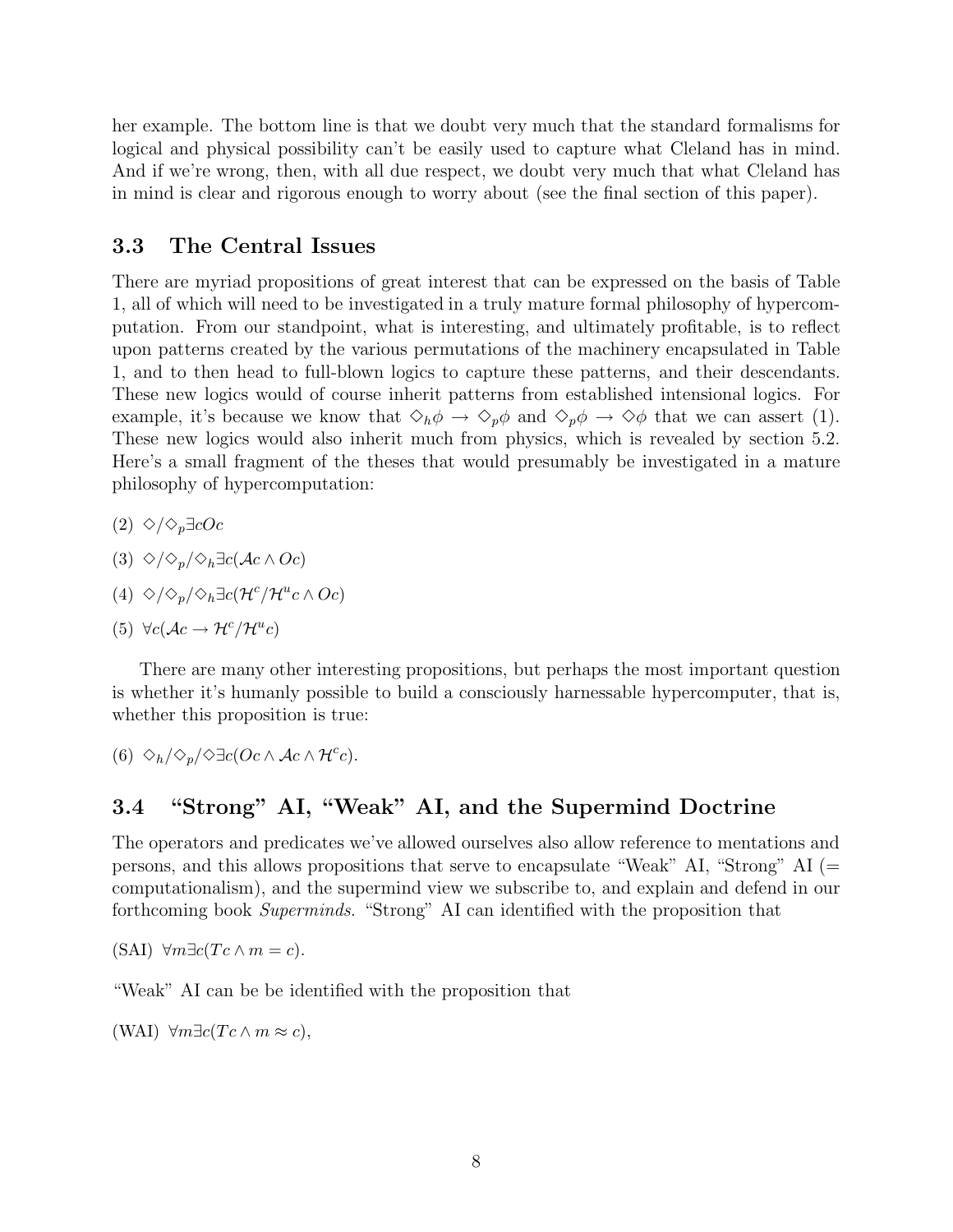

Figure 1: Superminds Include Parts of Three Spaces

where ' $\approx$ ' stands for the relation of *simulation*. Roughly put, the idea is that all mentations can be perfectly simulated by Turing computation.<sup>6</sup>

Finally, as to our supermind view, it can be encapsulated by the following four propositions. The basic idea behind these propositions, as indicated by Figure 1 (wherein the circle represents superminds) is that human persons comprise at least three "parts:" one part that engages in information processing at and below the Turing Limit, one part that engages in such processing above the Turing Limit, and one part that cannot be expressed in any third-person scheme whatsoever. This last part includes such things as subjective awareness and qualia.

- (SUPER1)  $\exists m \exists c (m = c \land Tc)$
- (SUPER2)  $\exists m \exists c (m = c \land Fc)$
- (SUPER3)  $\exists m \exists c (m = c \land Ox)$
- $(SUPER4) \exists m \neg \exists cm = c$

The kernel of the supermind view is based upon well-known material. Computation at the level of Turing machines and below is in large part set out in every comprehensive textbook on computability theory (e.g., Lewis & Papadimitriou 1981). The supermind view says that human persons can perform feats at this level. Information processing *above* the Turing Limit, as we've discussed, is also well-understood mathematically, and the supermind view includes the proposition that human persons can perform feats at this level. Finally, there are many well-known arguments for the position that human persons do things that can't be described in any symbolic scheme whatsoever (see e.g. Bringsjord 1992, Searle 1992, Jacquette 1994).

<sup>&</sup>lt;sup>6</sup>In personal communication, Cleland asks what "perfect simulation" amounts to. Ostensive definitions have been provided elsewhere by one of us. For example, Bringsjord & Ferrucci (2000) provides a robust example of a Turing machine-level simulation of the mentation involved in producing belletristic fiction. Simulation in our sense piggybacks on the sense of simulation firmly in use in computability theory; see, e.g., (Lewis & Papadimitriou 1981).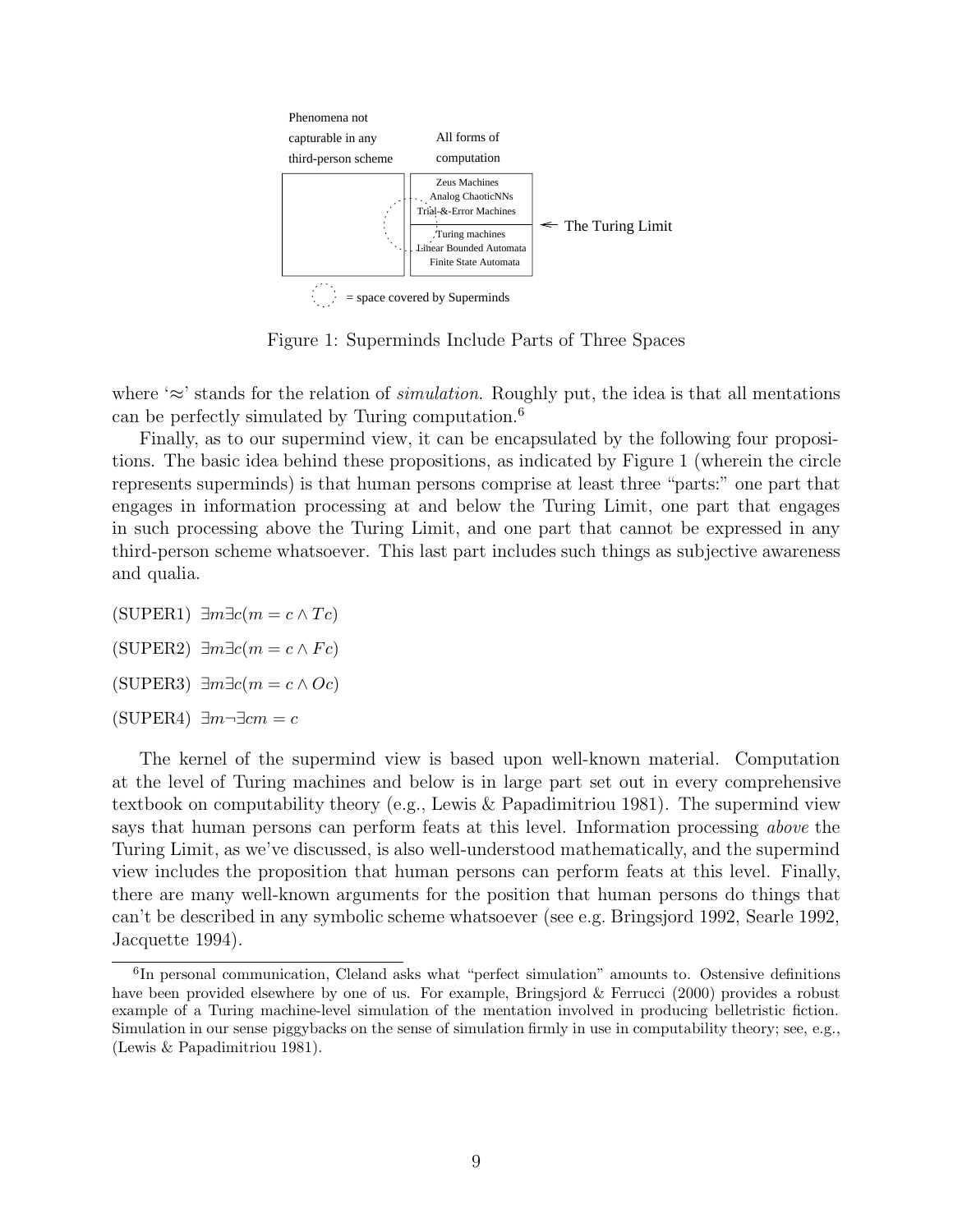## **4 Some Problems With Cleland's Schemes**

## **4.1 On Cleland's Account, the Halting Problem Appears Effectively Computable**

Cleland (1995) defines a procedure to be effective if and only two conditions hold:

(i) it meets Minsky's condition [that next step is determined by the present step] and

(ii) each of the action-kinds [the procedure] specifies invariably has (under normal conditions) a certain kind of consequence (Cleland 1995, p. 13).

This definition can't be right, as is easy to see. For suppose that this definition is correct, and consider the trial-and-error machine  $M$  described in the primer we gave earlier. Obviously, M satisfies the first condition, because each step is determined by a prior step in in exactly the same manner that a step in an ordinary Turing machine is predetermined. Condition (ii) is also clearly satisfied by  $\mathcal{M}$ , because each of the action-kinds here has a consequence in a way exactly similar to that seen in ordinary Turing machines. Since (i) and (ii) are satisfied, it follows that  $\mathcal M$  is an effective procedure for solving the halting problem. But if we know anything rigorous about computability and uncomputability we know that there is no effective procedure for solving the halting problem. By *reductio*, then, Cleland's account must be wrong.<sup>7</sup> (We deal with Cleland's objections to the argument just given in section 6.2.1.)

### **4.2 Quotidian Procedures** *Are* **Hopelessly Imprecise**

By our lights, recipes are laughably vague, and don't deserve to taken seriously from the standpoint of formal philosophy, logic, or computer science. Cleland, in response to this view, tells us that

[Recipes] consist of instructions. Each instruction-expression (e.g., "pat the mozzarella balls dry with absorbent kitchen paper") makes reference to an occurrence which is to be brought about (done) as opposed to undergone or merely happen. That is, each instruction designates an action, more specifically, since different chefs may apply the same instruction, an action-type (vs. token). The instructions are expressed by imperatives (e.g., "cut into slices ..."), indicating that the follower is to perform the designated action-types. (Cleland xxxx*b*, p. 5)

But it's hard to take her seriously here. The account she gives is induced from just one recipe (for mozzarella balls). There are many recipes that don't "make reference to an

<sup>&</sup>lt;sup>7</sup>In connection with this problem, it would no doubt be helpful for Cleland to carefully take account of the felt need, on the part of logicians and computer scientists, to make clear that *printing* is far from non-trivial when one is trying to be precise about information processing. For example, Ebbinghaus, Flum & Thomas (1984), in their formal account of Register machines, insist on a print command appearing exactly once in every Register machine program. Also, careful study of the importance of printing in such mathematical contexts is discussed by Kugel (1986). It is generally agreed that Minsky, in the old book that Cleland cites, had a rather immature grasp of some of these issues, and Minsky himself says that an entire chapter in his book isn't to be taken seriously as straight logic or mathematics.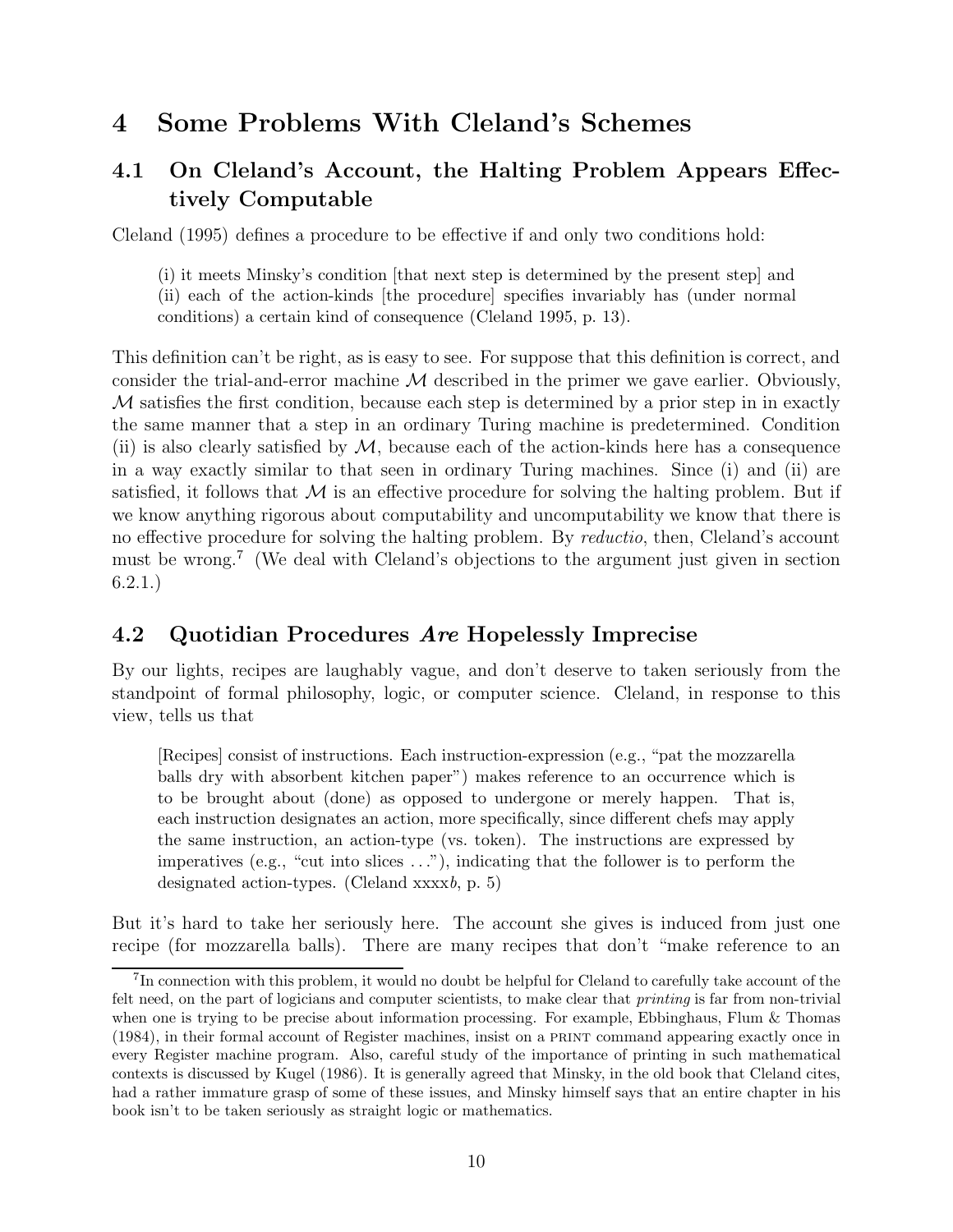occurrence which is to be brought about (done) as opposed to undergone or merely happen." For example, here is a recipe one of us follows for easy-to-make waffles; it has no "instructions expressed by imperatives."

#### **Selmer's Brainless Waffles**

- Make sure that  $\frac{5}{2}$  cups of white flour along with  $\frac{1}{2}$  cup of whole wheat flour are<br>in a large bowl, along with  $\frac{1}{2}$  teaspoon of salt, A teaspoons of baking powder, and in a large bowl, along with  $\frac{1}{4}$  teaspoon of salt, 4 teaspoons of baking powder, and<br>2 teaspoons of sugar — and that these ingredients are mixed together 2 teaspoons of sugar — and that these ingredients are mixed together.
- Egg yolks are not desired; 3 whites are needed. Along with 3 cups of fat-free Lactaid  $100^{\circ}$  milk, these whites should be mixed by fork or whisk (etc.) into the dry ingredients.
- The iron (preferably one with the capacity to sound a signal when pre-set temperature settings are reached) works best when sprayed with non-stick oil, and when it's heated to the desired temperature your batter is ready to be received.

On Cleland's account, this recipe isn't a recipe, but it is a recipe; hence her account is defective. If we use our imagination, we can see that recipes like this can be followed without *doing* much. For example, suppose that when setting out to make some of Selmer's brainless waffles in my kitchen, you find that a container of white flour, suspended above one of my counters, is leaking. And suppose that, as luck would have it, the falling flour is being caught by a measuring cup. We're sure you can continue the story in such a way that some brainless waffles are serendipitously produced. When you serve them to someone who comes down for breakfast, they might say that the waffles are delicious (esp. given than they are fat- and cholesterol-free), and you might reply that "Well, in following the recipe I was a bit lucky this morning."

# **5 Arguments Against The Conscious Harnessability of Hypercomputation**

Due to space constraints, in this section we can only provide a prolegomenon to a fully developed case against the view that a hypercomputational device can be built and consciously harnessed. But we believe that this prolegomenon suffices to point the way to future research and development.8

### **5.1 The Argument From Infinity**

Pessimism about physically realizing and harnessing hypercomputational devices is based, first, upon the observation that to build a hypercomputational device would be to some-

<sup>8</sup>It's important to note this this prolegomenon isn't intended to be inconsistent with Cleland's views. In general, Cleland doesn't see the issue of conscious harnessability to be *the* issue. For her the crucial issue is whether hypercomputation is "causally possible." For reasons explained herein, her issue seems to us to be easily settled: hypercomputation is obviously causally possible, in no small part because it's logically physically possible. What we are concerned with is whether or not human persons can harness hypercomputation. At least one of us (Bringsjord) believes he has established that human persons do harness hypercomputation (e.g., see the argument against Church's Thesis in Bringsjord & Ferrucci 2000), but these arguments do *not* imply that human persons *consciously* harness hypercomputation.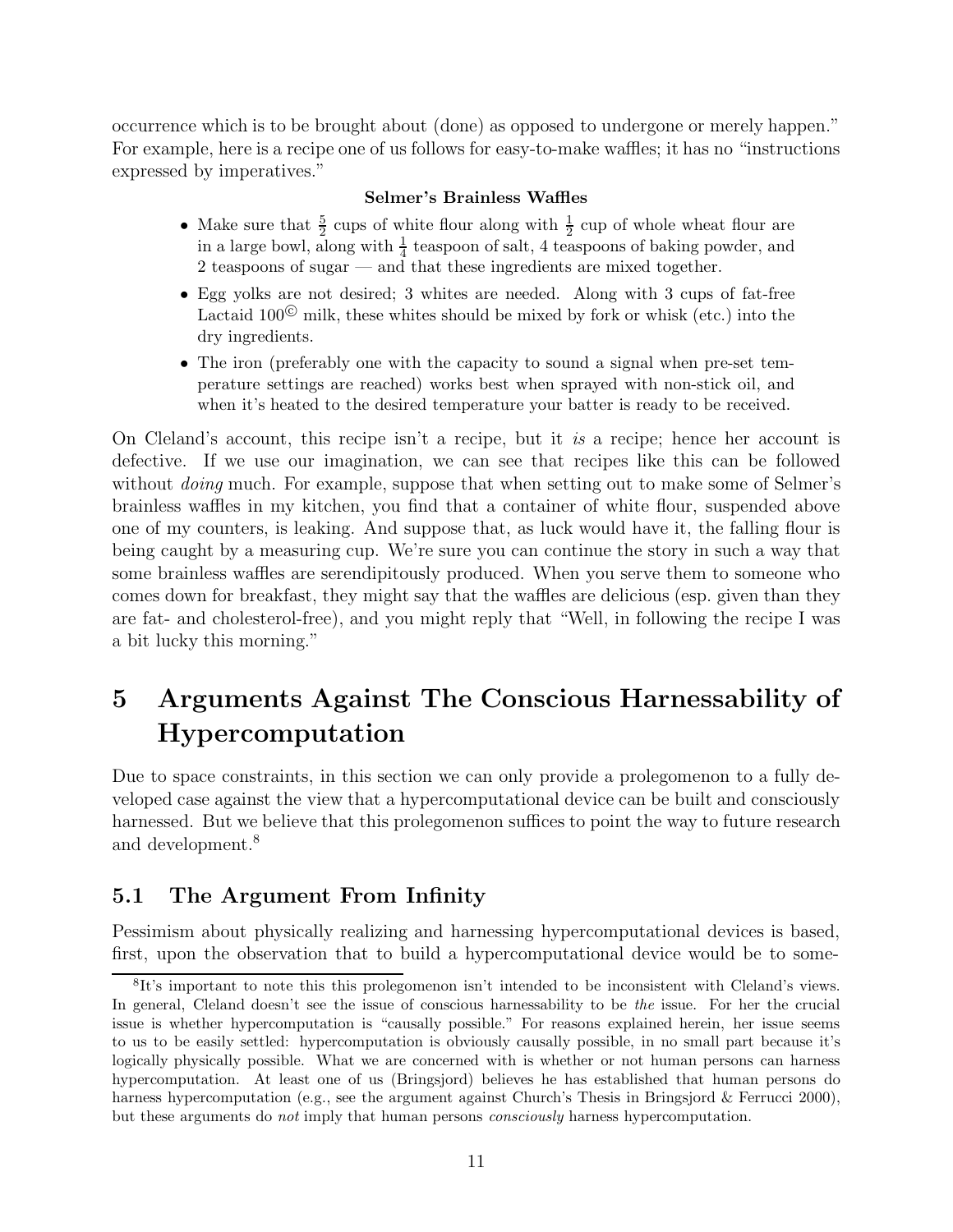how harness and compress the power of the infinite in a finitely bounded, physical artifact. Hopefully our little primer on hypercomputation makes this plain. If you recall this primer, the problem seems obvious in the case of trial-and-error and Zeus machines. In the former, to build and use them we would need to be either able to see the future (in order to see the in-the-limit verdict) or to compress an infinite period of symbol manipulation into a finite interval. In the latter, once again, to build and use means to achieve such preternatural compression. In the case of analog chaotic neural nets the same problem is there, but camouflaged. An analog chaotic neural net processes information by using irrational numbers (Siegelmann & Sontag 1994). So think of the challenge in these terms: Suppose that you can build a hypercomputational device as long as whenever your device reaches ordinary computational state s, it carries out operation O on s and irrational real  $r \in [0,1]$ . The operation here has in fact been neatly formalized in the form of the analog shift map (see note 3). How do you capture and manipulate r physically? There is of course a sense in which every time you operate a physical artifact by in part using readings from an analog dial (the speedometer on a car, e.g.), you are "using irrational numbers." But this is a very weak sense of 'use.' Your Volvo may get you to work in the morning, and there may be a sense in which it or parts of it enter into into physical processes that are uncomputable (which is what people like Pour-El and Richards 1981b,  $1981a$  can be read as having probably established). But to use the Volvo to attack the halting problem seems rather futile. And it's hard to imagine an antidote to this futility from any engineer, for any device.

### **5.2 Three Arguments From Physics**

There are many powerful arguments from physics for the view that it's humanly impossible to build an artifact which engages in hypercomputation that is consciously harnessed. We give only three here, in the interests of space, and in each case we provide only an encapsulated version. A mature, formal philosophy of hypercomputation would need to come to grips with the details in all such arguments (and hence a fully formal philosophy of hypercomputation will include some rigorous physics and philosophy of physics).

#### **5.2.1 The Argument From Digital Physics**

Long before Cleland's notion of a physics beyond ordinary (= Turing machine) computation, Feynman (1982) envisioned physics as an exclusively Turing-computational enterprise fueled by advancing computer technology (that enables sophisticated modeling and simulation) yet Cleland nowhere considers (let alone casts doubt upon) the strong program of "digital physics" that Feynman inaugurated. And it isn't just Feynman's program Cleland needs to confront: it's this program and a pragmatic, positivistically inspired rejection of the real numbers and the continuum as relevant to physics (Ford 1983).<sup>9</sup>

<sup>&</sup>lt;sup>9</sup>For a good review of physics and computation see (Feltovich, Ford & Hayes 1983). The hypothesis that there will be found a single cellular automaton rule that exactly models all of microscopic physics is explored in (Fredkin 1990).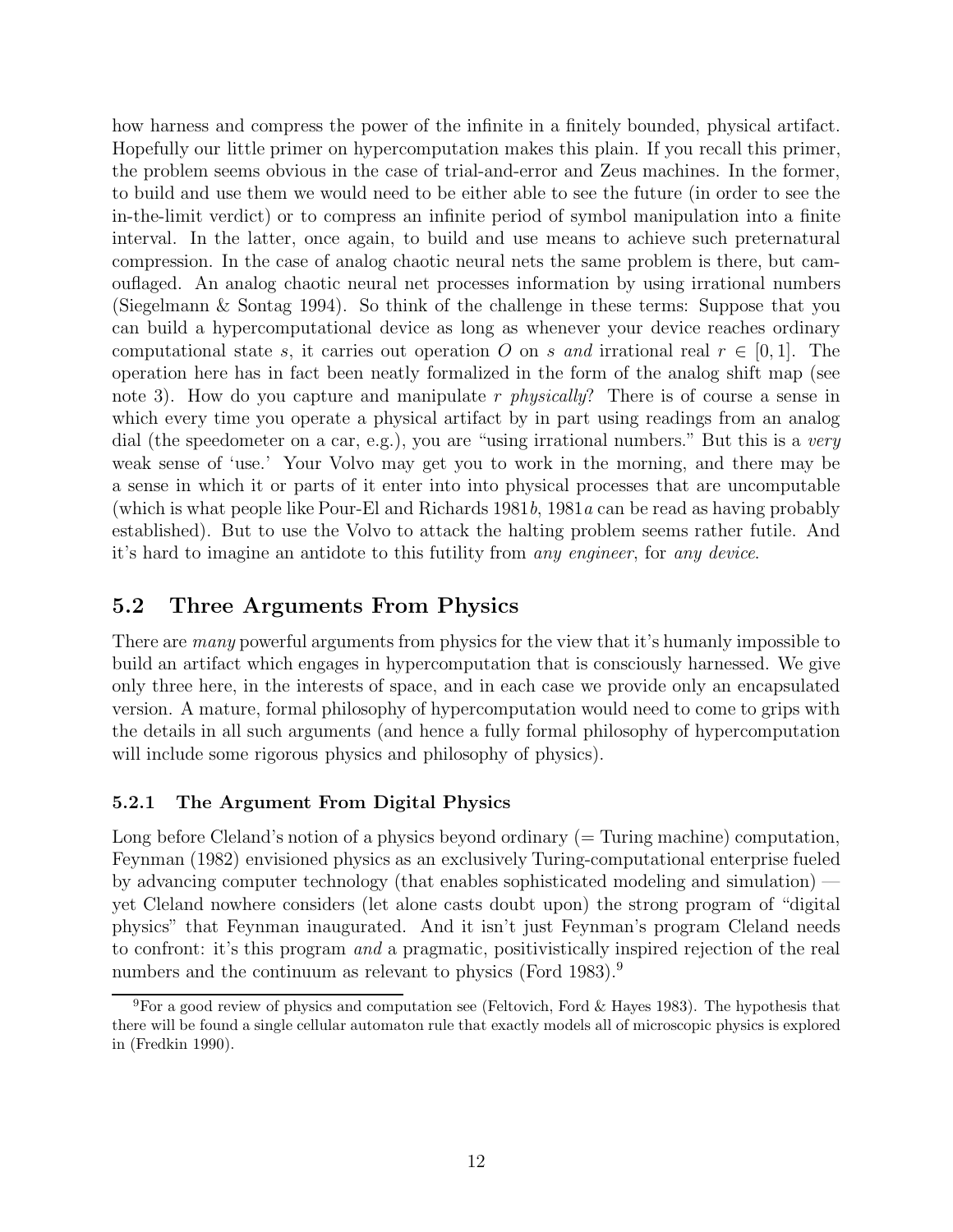#### **5.2.2 The Argument From the Absence of Candidates**

Cleland doesn't give us any candidates for physical processes that instantiate hypercomputation. We are given only the remarks:

Some physical processes may only have a few points at which causal intervention is physically possible, thus allowing one to specify an input and output relation but not permitting a *mechanistic account* of what goes on between input and output. An oracle would be such a process. It is important to keep in mind, however, that being *non-mechanistic* is not sufficient for being an oracle. (Cleland xxxx*a*, p. 18; emphasis ours)

Given what she says here, what would be a likely candidate? It seems that being "nonmechanistic" is a necessary (but not sufficient) condition. Given this, and given the impressionistic description of the the type of physical process that could function as an oracle, one would think that quantum mechanical phenomena might work. Indeed, these phenomena are quintessentially those where what goes on between input and output is unavailable (or perhaps it's better to say that causal intervention yields an output). If one has hopes of finding some sort of physical process to function as an oracle, this seems to be a promising place to look. At least given today's science, one can hardly get more exotic.

But attempts to access and artifactually exploit these promising phenomena have not taken us into hypercomputing. Theorists and experimentalist working on quantum computers have long recognized that this type of machine will only give us faster Turing computation.<sup>10</sup> Now one could, of course, say that we haven't exploited all the possibilities. This is true — *if* one assumes that other candidates will arrive on the scene in the future. But the issue is plausibility — today. Since quantum computing has proved to be a dead end, where else should we look? If Cleland can't present us with any other promising candidates, the most reasonable position would seem to be the denial of  $\Diamond_p \exists cOc$  and related propositions.

The situation is actually worse for Cleland than it appears to be. In order to see this, let's grant that physically instantiated oracles exist. We have seen that at present we have no candidates for such things. So, we need to set off in search of candidates. But what should our search procedure be? It's of course vastly improbable that arbitrary searching will prove successful, so we need help from our best (current and relevant) theories. But our best theories offer no guidance for where to look for "causal openings."

#### **5.2.3 The Argument From Turing Machines and Oracles as Strange Bedfellows**

As we saw earlier, Turing's original speculation involves the *concept* of a Turing machine and the concept, vague though it may be, or an oracle. Now for Turing the oracle is a black box, but it's supposed to accept digital input and yield digital output (as is reflected in the primer we offered earlier: recall  $G$ ). But what reasons do we have to believe that such concepts can be instantiated as *physical processes*? For all we know, even if physically

 $10$ Quantum computers are discussed in (Feynman 1986). Brooks (1999) give a concise discussion of quantum computation and the status of current research. Deutsch (1985) considers a universal quantum computer and argues that it is compatible with the Church-Turing Principle. He shows that this computer wouldn't be able to compute non-recursive functions.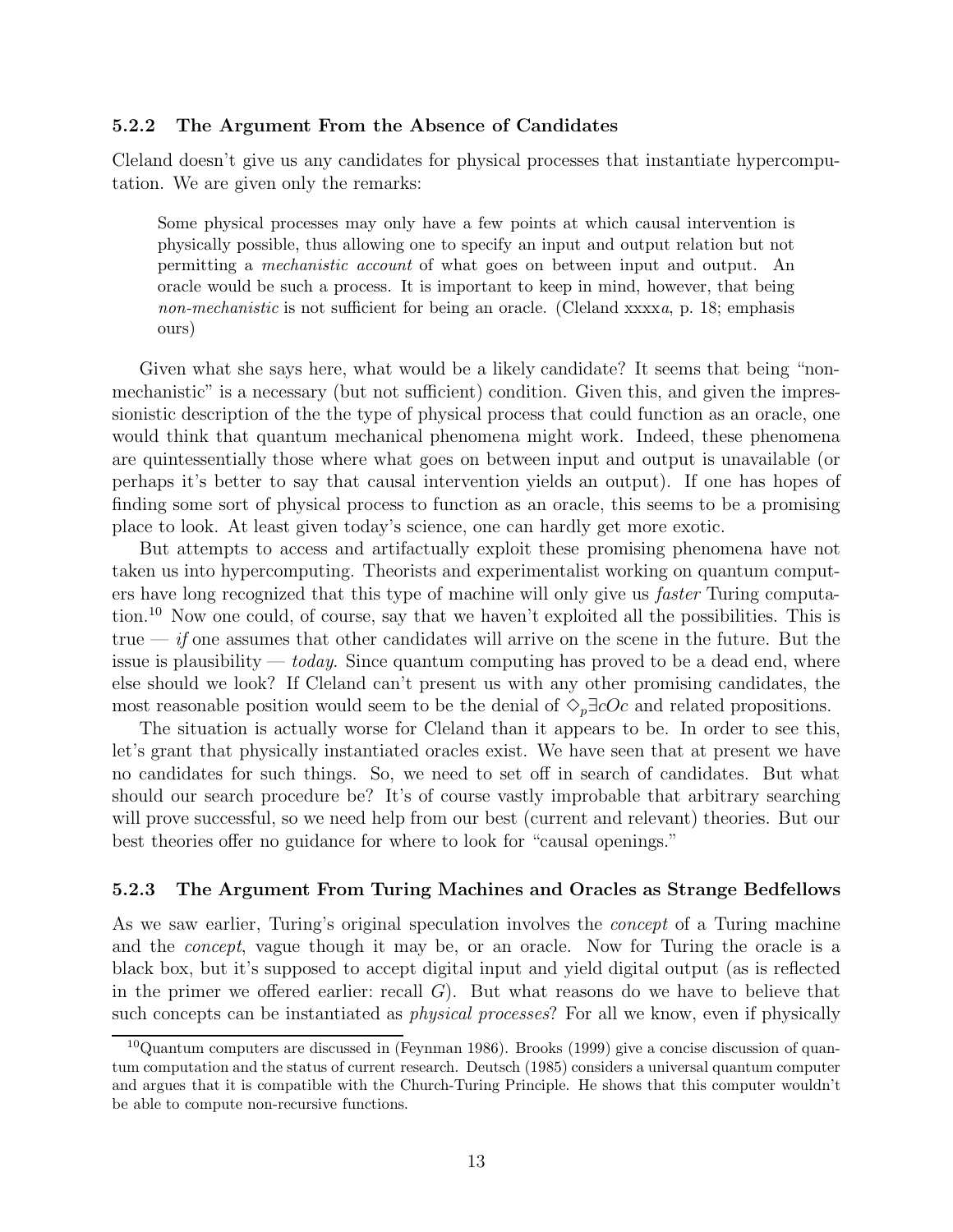instantiated oracles exist, it may be that when harnessed and made to function in the service of a Turing machine, they will simply yield to the Turing machine and march according to its digital tune somewhat like a free spirited dancer who finds herself in the midst of a marching platoon. Indeed, when one tries to apply the oracle description to quantum phenomena, it's evident why they are unable to serve as oracles for us: The very properties that we wish to exploit (properties that devolve from the superposition principle and the capacity to sustain "entangled states") slip through our hands as soon as we try to exploit them. It's as if the delicate properties of quanta cannot survive the complexity and level of interaction of our quotidian world. So, the question for Cleland is: What conceivable causal link could there be between a Turing machine and oracle(s) that, once linked to the Turing machine, would yield hypercomputation?<sup>11</sup> What can it mean to hybridized some physical instantiation of a Turing and a (minimally) non-mechanistic process?

## **6 Dialectic — To a Point**

As you know by now, having having read to this point, Cleland has kindly provided objections to an earlier draft of this paper; some of these objections have been rebutted above. But a number of more serious objections remain; we treat them in this section. As will soon be seen, this treatment quickly reveals that there are probably "rock-bottom" disagreements between us and Cleland — disagreements so fundamental that it's rather hard to see how any further substantive dialectic is possible. This paralysis isn't a bad thing; not at all. On the contrary, it's a good thing, because perhaps it's about time philosophy faces up to the brute fact that there are rock-bottom disputes lurking at the bottom of philosophy of mind and computation.

### **6.1 More on Brainless Waffles**

About Selmer's Brainless Waffles Cleland writes:

I must confess I found the discussion in this section to be a gross distortion of my account. First, no serious recipe book would express a recipe in the way that you have expressed "Selmer's Brainless Waffles." Second, it is clear that the expressions that you use (e.g., "make sure") are non-standard ways of communicating instructions any competent speaker of the English language would interpret them this way. Third, despite what you say, your recipe does designate physical consequences of action, e.g., that a bowl is to end up (after activity) containing a certain amount of white flour, whole wheat flour (etc.). [Fourth] As for your claim that the recipe could be "followed" without doing anything — produced by serendipity — this trades on an ambiguity between interpreting your strangely worded "instructions" as bona fide instructions

<sup>&</sup>lt;sup>11</sup>Three current models for QMS are spontaneous localization, pilot-waves, and consistent histories. Physicists/philosophers agree that the principle of superposition is the basic construction rule for the formalism of QMS; they also agree that this entails "entanglement" and that this entanglement has been empirically corroborated.

Those concerned with ontology can't agree on what counts as primitive in the theory. Indeed, some have argued that QMS refutes a particularist ontology and hence as well the very basis of *any* "causal chain" accounts. See, e.g., (Teller 1989).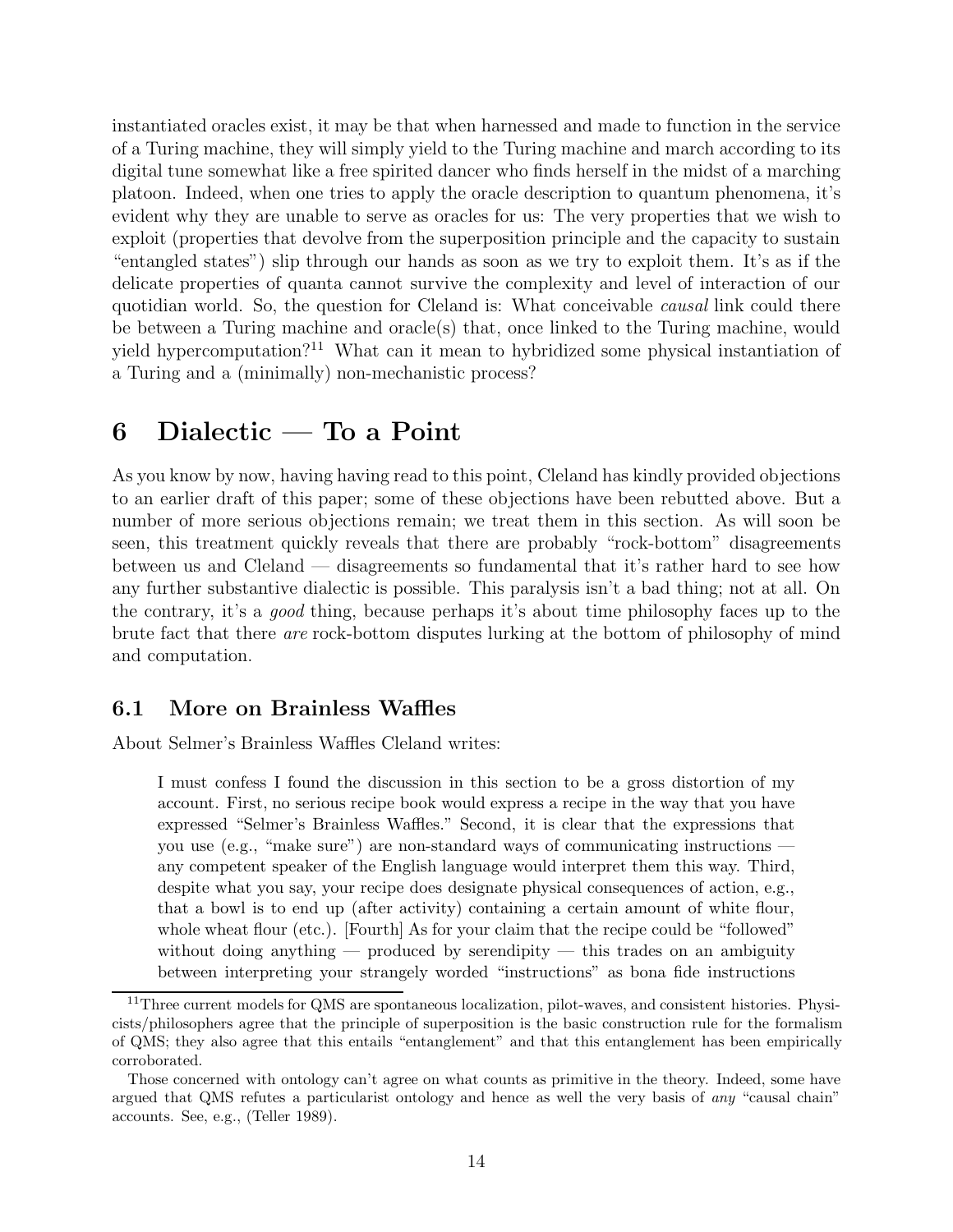and interpreting them merely as descriptions of what actually happens. (Cleland, personal communication, May 28, 2001)

Unfortunately, this won't do at all. On Cleland's first point: So what? Nothing follows from the fact that no serious (hmm, are there serious recipe books?) recipe book contains recipes like SBW. No serious book on computer programming contains specifications of Turing machines for carrying out anything substantive<sup>12</sup> — but such specifications clearly count as computer programs. Regarding the second point: Again, so what? The recipe in question clearly lacks "instructions expressed as imperatives." Competent speakers of English will doubtless have all *sorts* of thoughts about what is going on here — especially if they come upon the container of leaking white flour that we describe. The third point: Again, alas, so what? Our claim is that recipes, compared with what we find in books on formal relative computability,<sup>13</sup> are intolerably vague, mired as they are (as we show) in the mud and fog of natural language. Cleland's fourth point, unlike the preceeding trio, is directly relevant. Sure, we are trading on an ambiguity; that's part of the point! Who really knows what an instruction is? As we all know, distinguishing between actions and mere happenings is notoriously difficult. We are not alone among philosophers in holding that in order to make this distinction one must rely, at least in part, on the concept of intentionality, which is bogged down in its own age-old mud and fog. Given this, it seems positively irrational to turn to recipes in order to make sense of the operation of machines. After all, can a machine have intentionality? Who knows? This question alone has given rise to fierce debates that have produced not a shred of consensus. To turn away from the mathematical accounts of information processing the underlie computer science (and therefore cognitive science and AI) in favor of the documented disagreement and confusion swirling around the notion of a recipe does not seem to us particularly wise.

### **6.2 Rock-Bottom Differences?**

#### **6.2.1 Classical vs. Constructivist Mathematics**

Recall that we argued earlier via a particular type of hypercomputer (trial-and-error machines) that Cleland's definition of 'effective procedure' implies that there is an effective procedure for solving the halting problem, which is absurd. Cleland replies:

Your characterization of a trial  $\&$  error machine as satisfying the second condition of my definition trades on an ambiguity, as is revealed by your comment that each of its action-kinds has a consequence "in a way exactly similar ...". ... In order to solve the halting problem, a t  $\&$  e machine has to perform an utterly mysterious action, namely, take the limit of an infinite number of "guesses" and get the correct answer without actually making an infinite number of guesses. ... But such "actions" are not "exactly similar" to what a Turing machine (let alone, a concrete machine or person) does in any significant way? How does one interpret them constructively? (Cleland, personal communication, May 28, 2001)

 $^{12}E.g.,$  a specification of a TM that multiplies is rather complex (e.g., see Boolos & Jeffrey 1989), and basic arithmetic is far from what we're thinking about when we use the term 'substantive.'

<sup>13</sup>Relative computability subsumes computability and *un*computability theory.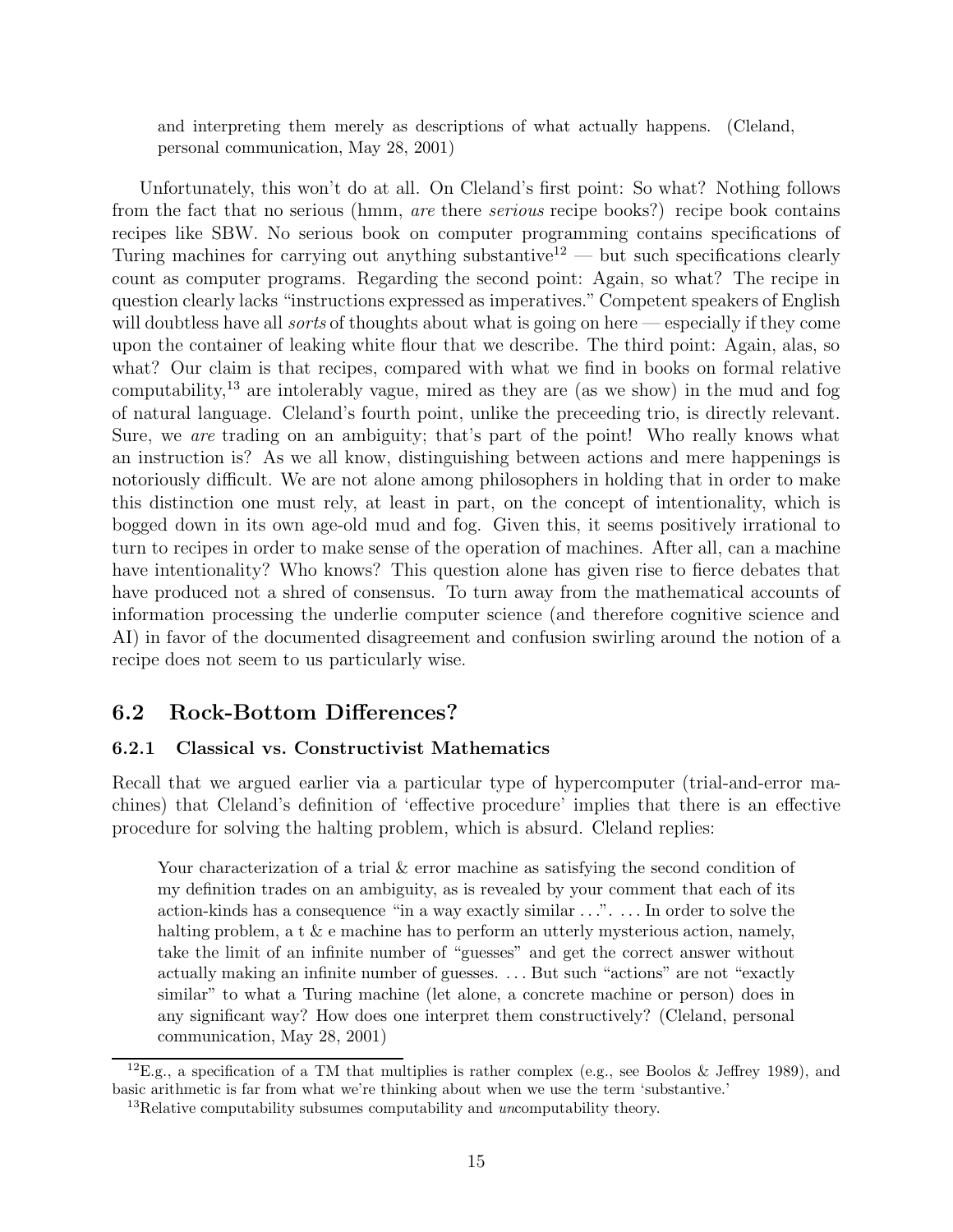There are two objections here. The first is that the actions taken by trial-and-error machines don't really match those taken by ordinary Turing machines. The second objection, which moves the three of us toward a rock-bottom clash, is that trial-and-error machines cannot be interpreted on the basis of constructivist mathematics, and so are inadmissible. There are fatal problems infecting both of these objections.

The problem with the first objection is that when we say that the actions of a Turing machine are "exactly similar" to the operations of a trial-and-error machine, we are referring not to some sort of vague, global actions of the sort Cleland seems to have in mind, but to the individual, primitive actions of such a machine. At each step, a trial-and-error machine is carrying out actions that are in fact not only exactly similar, but — and we should have used this stronger language in the original — exactly the same as a Turing machine. This is even clearer in the case of the aforementioned hypercomputing Zeus machines, which Copeland (1998) has aptly called "accelerated Turing machines." At each step, a Zeus machine (based on the quadruple formalism for Turing machines) will scan a square, take a primitive action, and enter a new state. Primitive actions include all and only: moving left or right one square, and writing some symbol on the square that is being scanned (after erasing the symbol that may already be there). These are exactly the possible actions a (quadruple) Turing machine can take at each step. The only difference is that a Zeus machine can perform infinitely many such actions in a finite amount of time, by (as we explained above) taking less and less time for each action in a computation. The math needed to fully formalize such so-called "supertasks" is trivial.

This math, however, is classical, and Cleland, in her second objection, says that bona fide computation needs to be able to be understood constructively. (This is a point that Cleland made repeatedly in personal communication.) Buy why? Why should one presuppose constructivist mathematics when looking at relative computability? From the standpoint of classical mathematics, there are an infinite number of theoretically viable, logically physically possible (and perhaps physically possible, simpliciter) hypercomputers. What does it matter that an idiosyncratic take on mathematics implies that the theoretical viability of hypercomputation is not settled?

The notion of a limit, central to elementary calculus, presupposes the coherence of supertasks by the lights of Salmon (1975) and others. Even children are frequently taught that supertasks are perfectly coherent, because they are prepared early on, in mathematics, for calculus down the road. (Perhaps the easiest way to see that constructivism is violently idiosyncratic is to ponder what math education would be like if students learned math in accordance with it. See (Schechter 2001).) For example, see Figure 2, which is taken from page 268 of (Eicholz, O'Daffer, Charles, Young, Barnett, Clemens, Gilmer, Reeves, Renfro, Thompson & Thornton 1995). Bringsjord's son, Alexander, in the  $6<sup>th</sup>$  grade, was asked to determine the "percent pattern" of the outer square consumed by the ever-decreasing shaded squares. The pattern, obviously, starts at  $\frac{1}{4}$ , and then continues as  $\frac{1}{16}$ ,  $\frac{1}{64}$ ,  $\frac{1}{256}$ ,....<br>When asked what percent "in the limit" the shaded square consumes of the original square, Alexander was expected to say "Zero" — but the notion of a limit was a bit tricky for him (perhaps understandably). When asked what percentage the shaded square would "get down to" if someone could work faster and faster, and smaller and smaller, at drawing the up-down and left-right lines that make each quartet of smaller squares, Alexander said zero. It would be interesting to systematically poll students about these matters.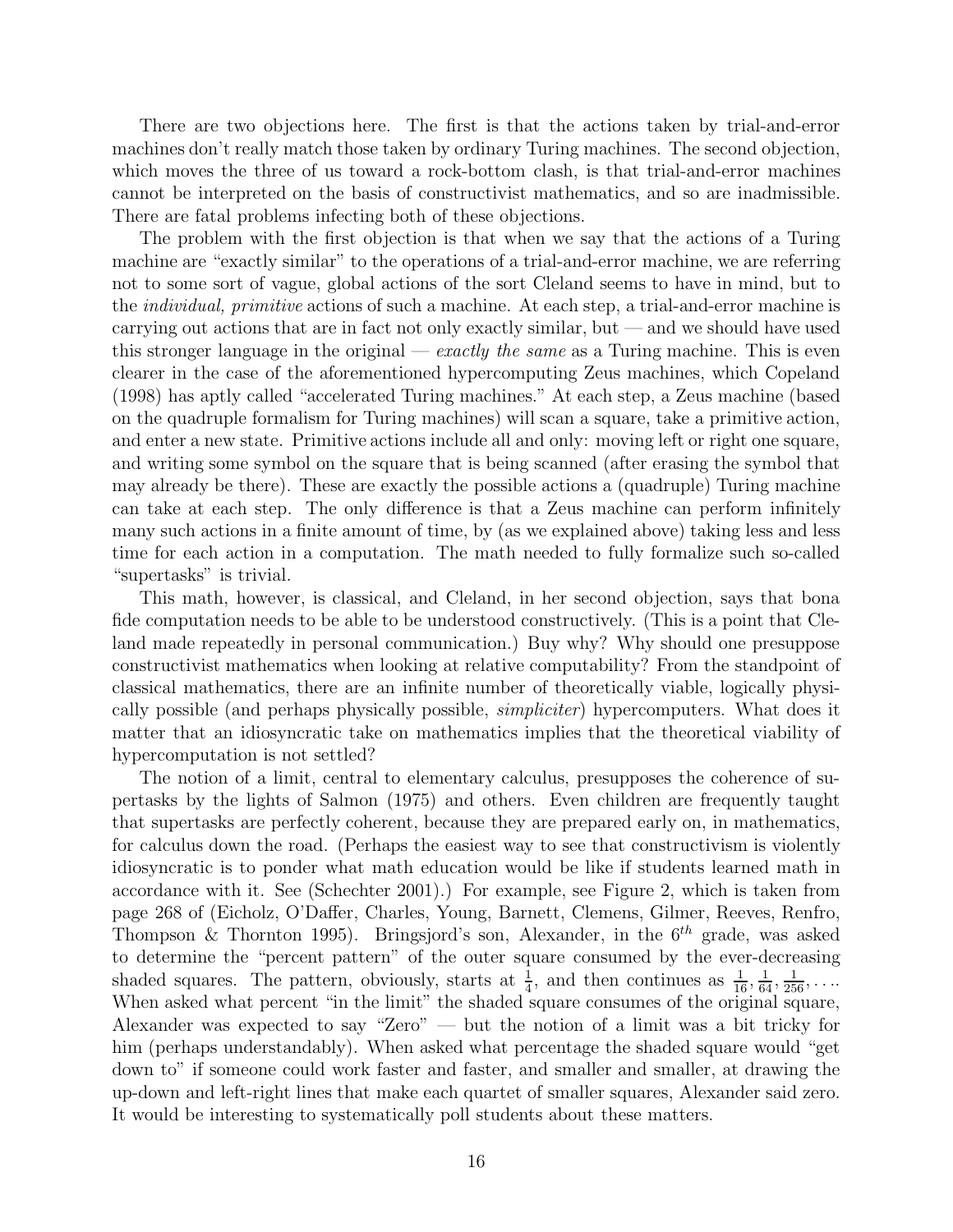

Figure 2: Picture of Supertask from Seventh Grade Math

Cleland will doubtless stick to her guns and maintain a constructivist stance. Perhaps she would welcome a sea change in math education in order to clear the way for a thoroughgoing constructivism that would banish now-standard hypercomputers. Of course, since we have no plans to reject classical mathematics, further dialectic on this issue would seem to be otiose. At bottom, the clash may revolve around radically different conceptions of time. Whereas one of us (Bringsjord) routinely teaches supertasks as an innocent, obviously coherent, viable part of relative computability, it may be that Cleland, in keeping with constructivism, thinks we humans are immersed in time, that our thought processes are necessarily temporal, and that we can have no meaningful, coherent, non-temporal experience. On this view, the very infinitude of the natural numbers is understood in terms of pure temporal structure and any supertask, because it involves the actual infinite, cannot be coherent. We leave it to the reader to decide if this view is correct.<sup>14</sup>

 $14$ It may be that there is another rock-bottom disagreement between us and Cleland: namely, one over the virtues of formal versus informal philosophy and science. We are deeply distrustful of accounts of computation and causation which reject what we see as hard-won progress in computer science and physics toward richer and richer formalization. Cleland, on the other hand, seems deeply distrustful of formal accounts of computation and causation.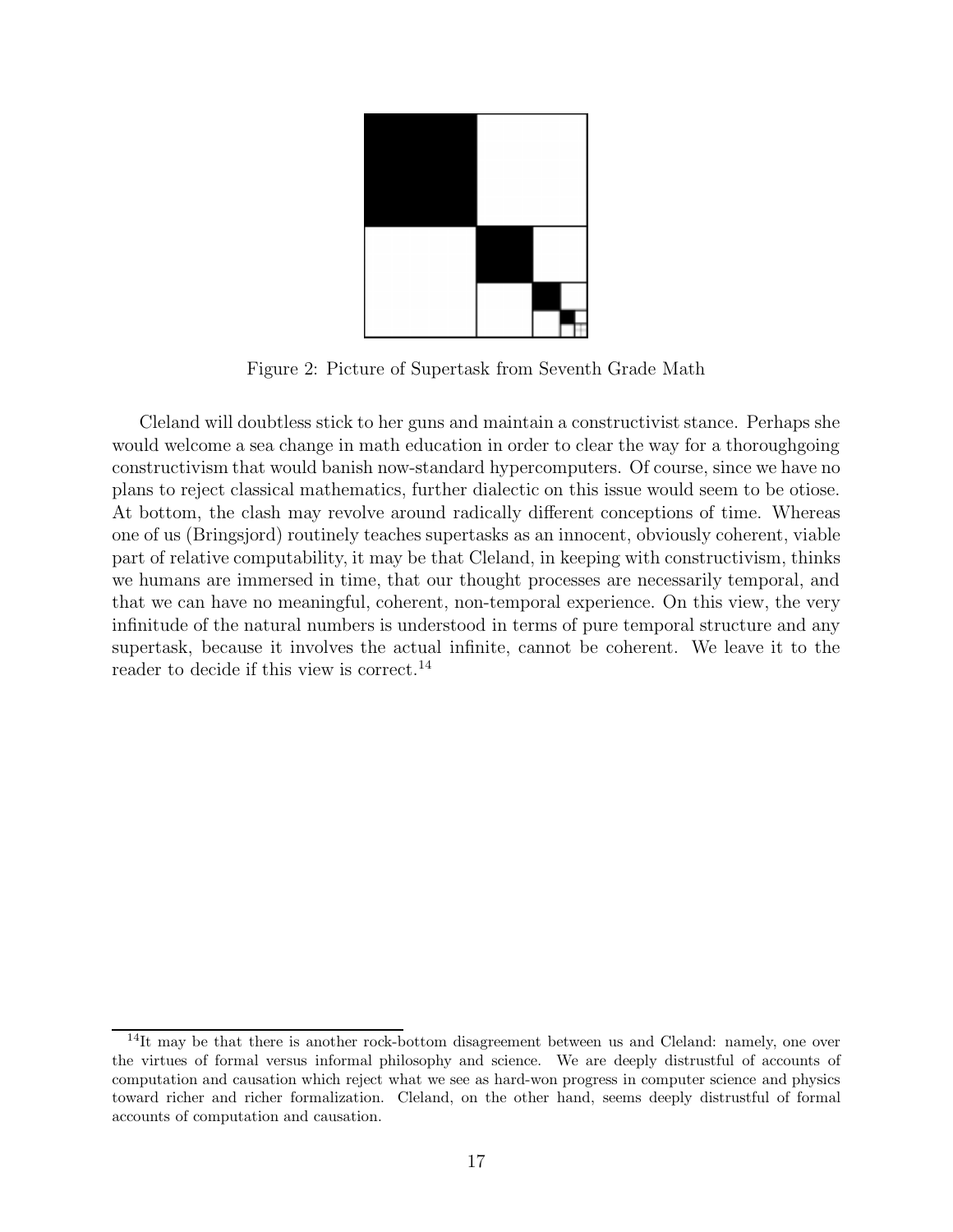## **References**

- Boolos, G. S. & Jeffrey, R. C. (1989), Computability and Logic, Cambridge University Press, Cambridge, UK.
- Bringsjord, S. (1992), What Robots Can and Can't Be, Kluwer, Dordrecht, The Netherlands.
- Bringsjord, S. (1994), 'Computation, among other things, is beneath us', Minds and Machines **4.4**, 469–488.
- Bringsjord, S. (1998), Philosophy and 'super' computation, in J. Moor & T. Bynam, eds, 'The Digital Phoenix: How Computers are Changing Philosophy', Blackwell, Oxford, UK, pp. 231–252.
- Bringsjord, S. (2001), 'In computation, parallel is nothing, physical everything', Minds and Machines **11**, 95–99.
- Bringsjord, S. & Ferrucci, D. (2000), Artificial Intelligence and Literary Creativity: Inside the Mind of Brutus, a Storytelling Machine, Lawrence Erlbaum, Mahwah, NJ.
- Brooks, M. (1999), Quantum Computing and Communications, Springer-Verlag, Berlin, Germany.
- Cleland, C. (1995), 'Effective procedures and computable functions', Minds and Machines **5**, 9–23.
- Cleland, C. (xxxxa), 'Effective procedures and causal processes', Minds and Machines pp. xx–xx.
- Cleland, C. (xxxxb), 'Recipes, algorithms, and programs', *Minds and Machines* pp. xx–xx.
- Copeland, B. J. (1998), Even Turing machines can compute uncomputable functions, in J. Casti, ed., 'Unconventional Models of Computation', Springer-Verlag, London, UK, pp. 150–164.
- Davis, M., Sigal, R. & Weyuker, E. (1994), *Computability, Complexity, and Languages:* Fundamentals of Theoretical Computer Science, Academic Press, New York, NY.
- Deutsch, D. (1985), 'Quantum theory, the church-turing principle, and the universal quantum computer', Proceedings of the Royal Society of London, Series A **400**, 87–117.
- Ebbinghaus, H. D., Flum, J. & Thomas, W. (1984), Mathematical Logic, Springer-Verlag, New York, NY.
- Eicholz, R. E., O'Daffer, P. G., Charles, R. I., Young, S. I., Barnett, C. S., Clemens, S. R., Gilmer, G. F., Reeves, A., Renfro, F. L., Thompson, M. M. & Thornton, C. A. (1995), Grade 7 Addison-Wesley Mathematics, Addison-Wesley, Reading, MA.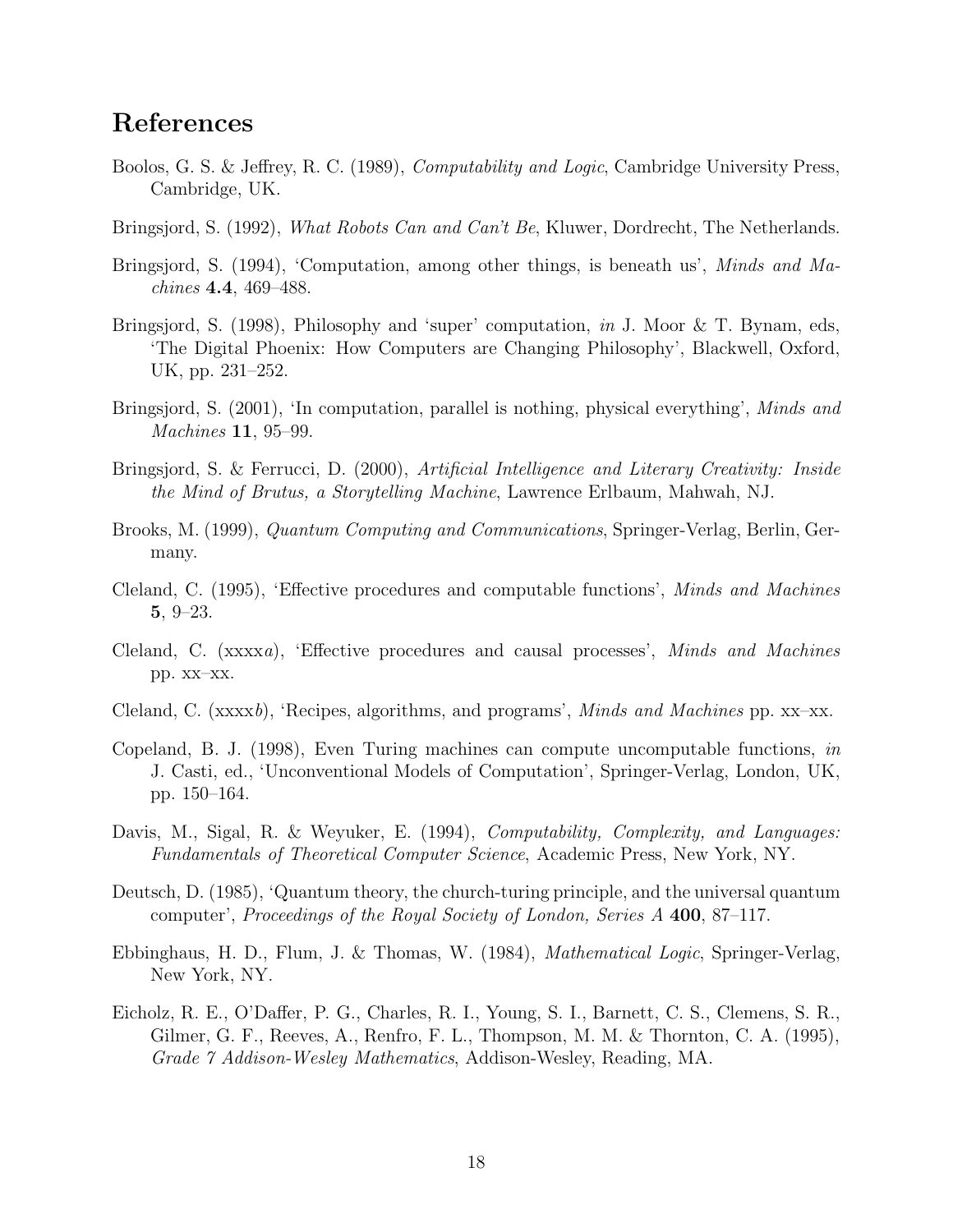- Feltovich, P., Ford, K. & Hayes, P., eds (1983), Proceedings of a Conference on Physics and Computation, International Journal of Theoretical Physics  $21(3/4)$ ,  $21(6/7)$ ,  $21(12)$ , xxxxxx, xxxxx, xx.
- Feynman, R. (1986), 'Quantum mechanical computers', Foundations of Physics **16**, 507–531.
- Feynman, R. P. (1982), 'Simulating physics with computers', International Journal of Theoretical Physics **21**, 467–488.
- Ford, J. (1983), 'How random is a coin toss?', Physics Today **April**, 40–47.
- Fredkin, E. (1990), 'Digital mechanics', Physica D **45**, xx–xx.
- Gold, M. (1965), 'Limiting recursion', Journal of Symbolic Logic **30**(1), 28–47.
- Jacquette, D. (1994), Philosophy of Mind, Prentice Hall, Englewood Cliffs, NJ.
- Kugel, P. (1986), 'Thinking may be more than computing', Cognition **18**, 128–149.
- Lewis, H. & Papadimitriou, C. (1981), Elements of the Theory of Computation, Prentice Hall, Englewood Cliffs, NJ.
- Pour-El, M. & Richards, I. (1981a), 'A computable ordinary differential equation which possesses no computable solution', Annals of Mathematical Logic **17**, 61–90.
- Pour-El, M. & Richards, I. (1981b), 'The wave equation with computable initial data such that its unique solution is not computable', Advances in Mathematics **39**, 215–239.
- Putnam, H. (1965), 'Trial and error predicates and a solution to a problem of mostowski', Journal of Symbolic Logic **30**(1), 49–57.
- Russell, B. (1936), 'The limits of empiricism', Proceedings of the Aristotelian Society **36**, 131– 150.
- Salmon, W. C. (1975), Space, Time and Motion: A Philosophical Introduction, Dickenson, Encino, CA.
- Schechter, E. (2001), 'Constructivism is difficult', The Mathematical Association of America Monthly **108**, 50–54.
- Searle, J. (1992), The Rediscovery of the Mind, MIT Press, Cambridge, MA.
- Siegelmann, H. (1995), 'Computation beyond the turing limit', Science **268**, 545–548.
- Siegelmann, H. & Sontag, E. (1994), 'Analog computation via neural nets', Theoretical Computer Science **131**, 331–360.
- Teller, P. (1989), Relativity, relational holism, and the bell inequalities, in J. Cushing  $\&$ E. McMullin, eds, 'Philosophical Consequences of Quantum Theory', University of Notre Dame Press, Notre Dame, IN, pp. xx–xx.